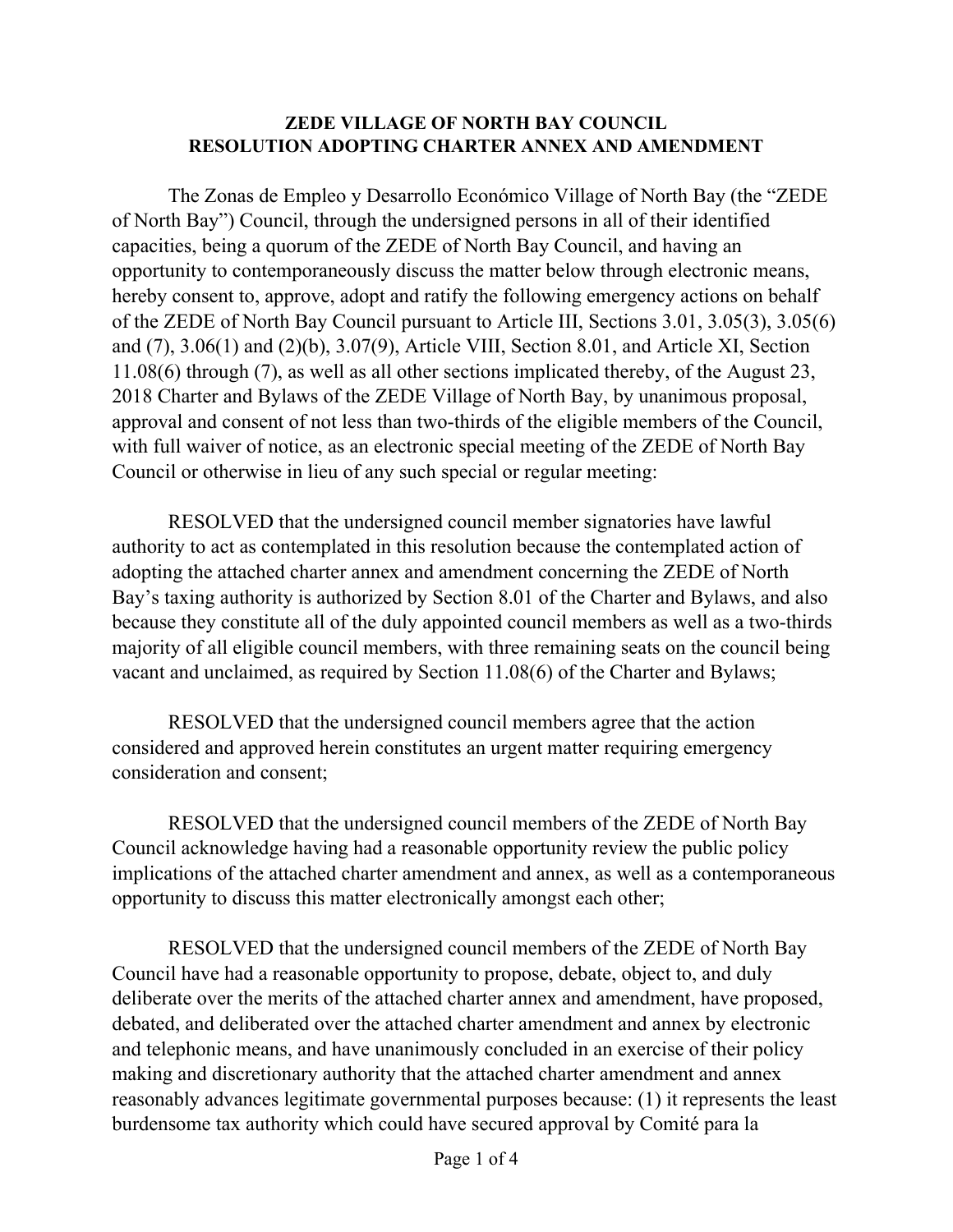Adopción de Mejores Prácticas; (2) the annex and amendment establish adequate authority to fund the operations of the ZEDE of North Bay when it matures as a governmental body; (3) the annex and amendment establish valuable limitations on excessive or irrational exercises of the ZEDE of North Bay's tax authority; (3) the annex and amendment entail recognition of a broad and neutral tax base as well as diversified methods of tax collection that will allow for reliable and predictable revenue collections while also minimizing economic distortions from the exercise of such authority; and (4) within the foregoing constraints, the annex and amendment are expected to maximize the prosperity of the residents of the ZEDE of North Bay, creating jobs and driving economic growth throughout Island of Roatan and Republic of Honduras, which would not otherwise occur, as well as setting an example of optimal tax policy for the Republic of Honduras as well as the wider world;

BE IT FURTHER RESOLVED that, based on such consideration, deliberations and exercise of policy making and discretionary authority, the below duly appointed members of the ZEDE of North Bay Council, representing two-thirds of the eligible members of the Council, hereby unanimously propose, approve and consent to and ratify on behalf of the ZEDE of North Bay, the attached charter annex and amendment, which shall hereafter upon the date of last signature below, be deemed an immediately effective annex to, amendment and part of the August 23, 2018 Charter and Bylaws of the ZEDE of North Bay, superseding to the extent of any conflict any previously existing provision thereof, and also superseding any otherwise conflicting national or local law of the Republic of Honduras pursuant to Articles 4, 29, 32, and 41 of the ZEDE Organic Law;

BE IT FURTHER RESOLVED that, in conformity with Section 11.04 of the August 23, 2018 Charter and Bylaws of the ZEDE of North Bay, attached to this Resolution is also the fully approved and ratified Spanish translation of this resolution, its attachment, and the previous resolution of the ZEDE of North Bay dated on or about December 2, 2018 consenting to and approving of the Technical Secretary's proposal of judicial candidates in relation to the establishment of the ZEDE court system, as well as the appointment and recognition of the undersigned Council members and other actions of the Technical Secretary; said Spanish translations shall be regarded as approved, ratified, timely and effective for all purposes under the August 23, 2018 Charter and Bylaws, including that all such resolutions, all related authorized actions, and signed instruments shall have legally binding effect under Section 11.04 as of their original dates of signature, with Section 11.04 hereby deemed amended to the extent needed to ensure conformity with such determination.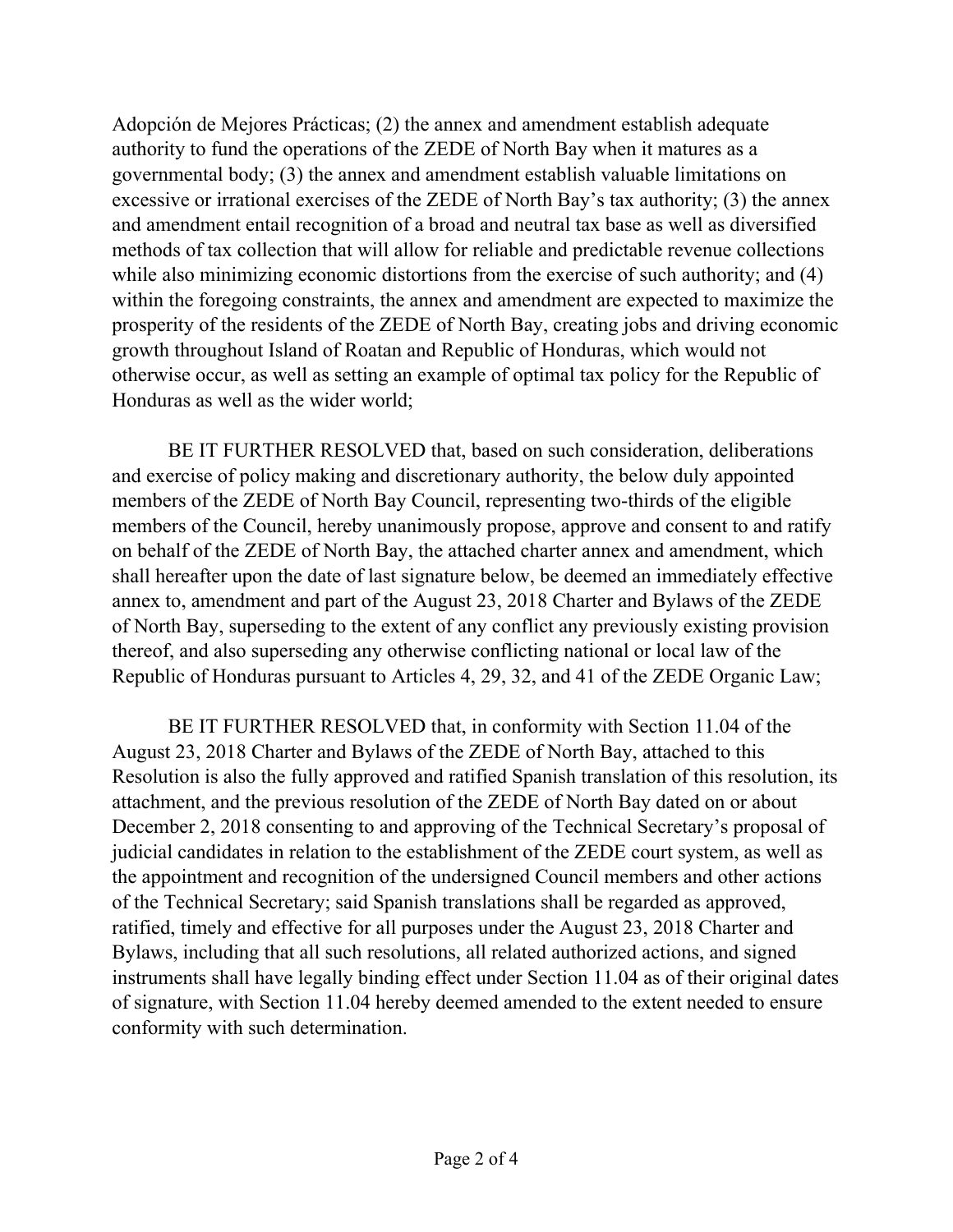#### APPROVED:

 Council Member and Technical Secretary By:

 $\frac{1}{2}$ 

Tristan Mason Monterroso

Council Member and Secretary By:

 $, 2018$ 

Erick A. Brimemn (Dec 9, 2018) Erick A. Brimen

 Council Member and Treasurer By: [\\_\\_\\_\\_\\_\\_\\_\\_\\_\\_\\_\\_\\_\\_\\_\\_\\_\\_\\_\\_\\_\\_\\_\\_\\_\\_\\_\\_\\_\\_\\_\\_\\_\\_\\_](https://eu1.documents.adobe.com/verifier?tx=CBJCHBCAABAAXwmjkN8LEf9Aka34nXujpDZqQjbkGHob)\_\_\_\_\_\_\_\_\_\_\_\_\_\_\_ Rodrigo Quercia (Dec 9, 2018)

Rodrigo Quercia

 Council Member By: CW. Ante oliver Porter (Dec 9, 2018)<br>
The contract of the contract of the contract of the contract of the contract of the contract of the contract of the contract of the contract of the contract of the contract of the contract of t Oliver Porter (Dec 9, 2018)

Oliver Porter

Council Member By: Titus Gebel (Dost), 2018) [Titus Gebel](https://eu1.documents.adobe.com/verifier?tx=CBJCHBCAABAAXwmjkN8LEf9Aka34nXujpDZqQjbkGHob)

Titus Gebel

Council Member By:  $\frac{1}{2}$  Gabriel Delgado Ayau (Dec 8, 2018) Gabriel Delgado Ayau (Dec 8, 2018) [Gabriel Delgado Ayau](https://eu1.documents.adobe.com/verifier?tx=CBJCHBCAABAAXwmjkN8LEf9Aka34nXujpDZqQjbkGHob)

Gabriel Delgado Ayau

Approval Acknowledged:

 Technical Secretary By:

 $\overline{\mathscr{L}}$ 

Tristan Mason Monterroso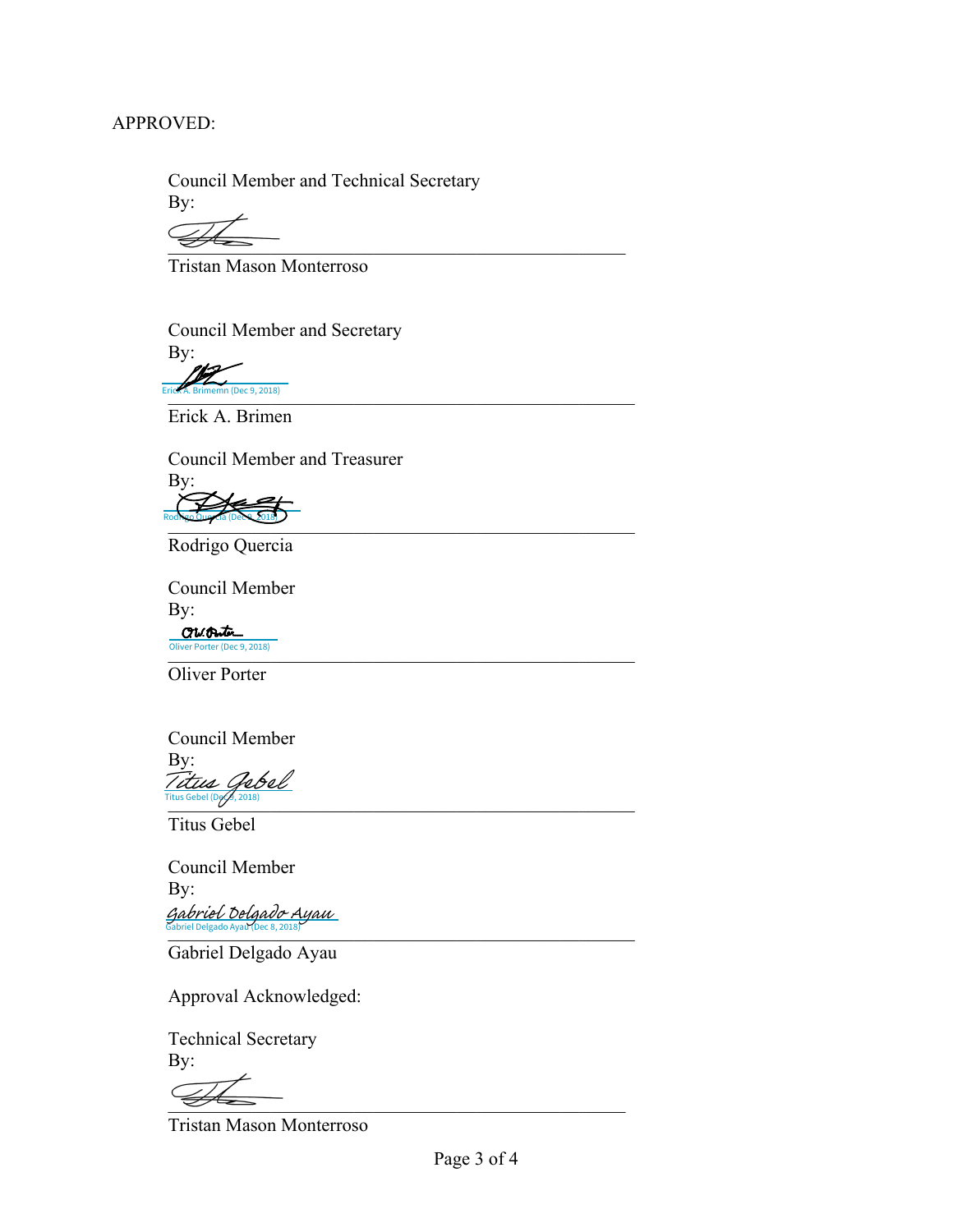Duly Noted in the Public Records of the ZEDE of North Bay By:

Erick A. Brimemn (Dec 9, 2018)

Erick A. Brimen, Secretary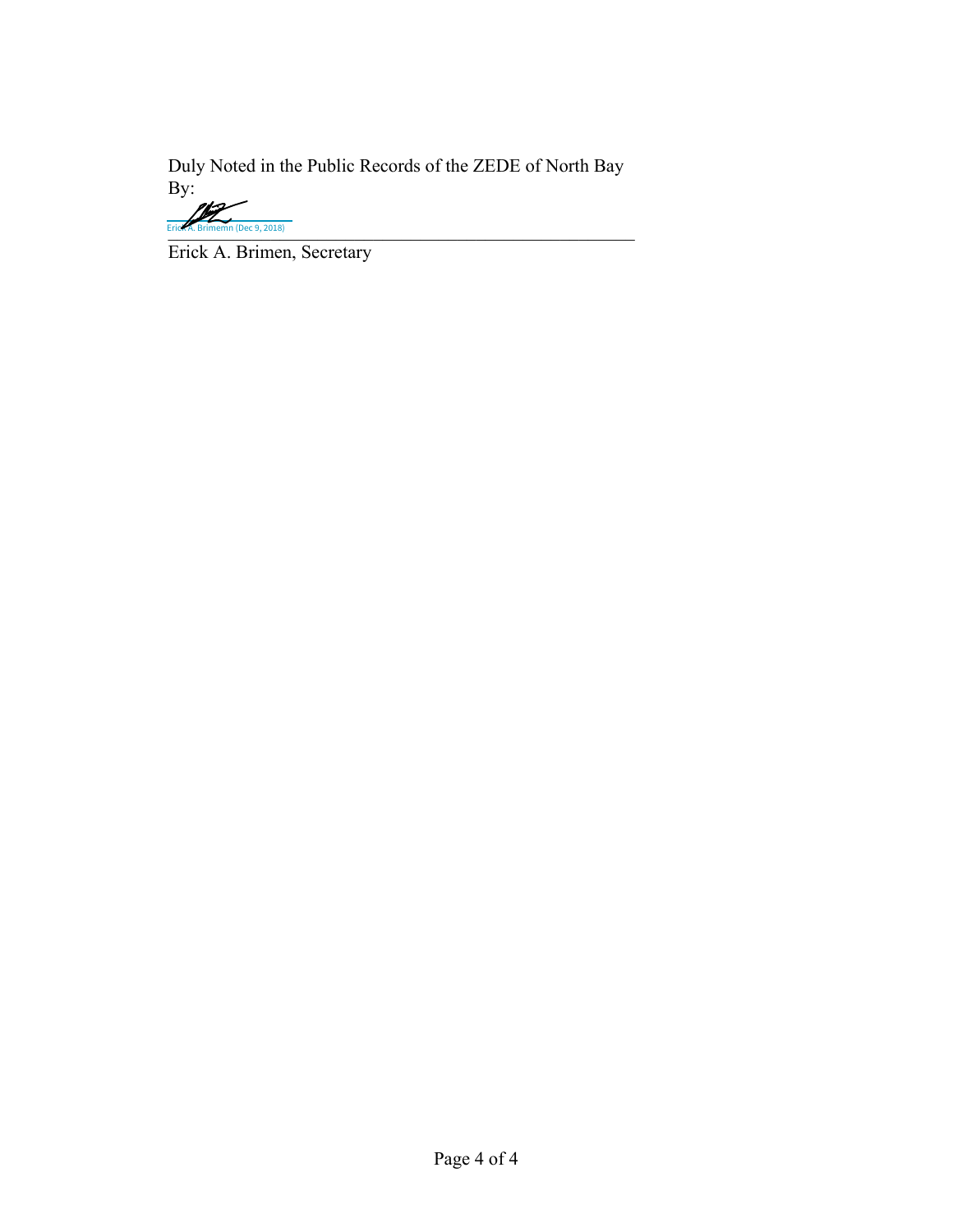#### **ANNEX AND AMENDMENT TO AUGUST 23, 2018 CHARTER AND BYLAWS OF ZEDE VILLAGE OF NORTH BAY**

Pursuant to the unanimous approval of not less than two-thirds of the eligible members of the Council, Article VIII of the August 23, 2018 Charter and Bylaws of the ZEDE Village of North Bay is hereby amended to include the following annex pursuant to the authority of the original section 8.01 as follows:

#### 8.02 Taxation

- (1) The rates of taxes applicable to income in the Village of North Bay shall be as follows:
	- (a) For Honduran citizens, who have been residents of areas of Honduras other than the ZEDEs during any of the previous five years (prior to assuming residency in the Village of North Bay), a rate of 10% on all Village of North Bay-sourced income over the equivalent of EIGHT THOUSAND AND NO/100THS DOLLARS (\$8,000.00) U.S.;
	- (b) For legal persons, which are resident in the Village of North Bay, and owned or controlled by Honduran citizens who have been residents of areas of Honduras other than the ZEDEs during any of the previous five years (prior to assuming residency in the Village of North Bay), a rate of 10% on all Village of North Bay-sourced income;
	- (c) For all other residents and non-residents, both legal or natural persons, a fixed tax rate of no more than 10% on all Village of North Bay-sourced income;
	- (d) Notwithstanding anything to the contrary set forth above, the Village of North Bay may establish a minimum mandatory fixed payment of income tax for all residents, which might differ for the groups mentioned in subsection (a) through (c).
- (2) Income that is sourced within Honduras, but outside the Village of North Bay, is not subject to Village of North Bay taxation but is subject to the Honduran tax code. Village of North Bay-sourced income is not subject to the Honduran tax code, in accordance with Articles 4, 29, 32, and 41 of the ZEDE Organic Law. For existing businesses in Honduras outside the Village of North Bay, that exceed a certain threshold amount of taxes being paid, and want to relocate into or become part of the Village of North Bay, a special agreement will be made to preserve the tax basis of the Republic of Honduras.
- (3) For residents covered under subsection 1(c), the Village of North Bay is entitled to set or negotiate options for a cap, tax breaks or lump sum annual payments in lieu of a tax rate.
- (4) The Village of North Bay may, by statute, enact a land-value tax, as well as a value-added tax on goods and services. The rate of value-added tax on goods and services shall not exceed 5%.
- (5) No other taxes than mentioned in sections  $(1) (4)$  shall be charged in the Village of North Bay.
- (6) The Village of North Bay shall form an agreement with the Republic of Honduras with respect to residents of the Village of North Bay and any taxes imposed in the Village of North Bay, to avoid double taxation of income and tax evasion, and to coordinate administration and enforcement. In doing so, the Village of North Bay shall be prepared to share information about any of its residents of Honduran nationality with the Republic of Honduras when the Republic of Honduras demonstrates that it has reasonble cause to believe the resident is subject to a higher tax in Honduras than the resident has paid. The information shall be limited to the extent necessary to determine the applicable tax. The resident's information shall be kept strictly confidential and only shared with such parties as necessary to determine the applicable tax.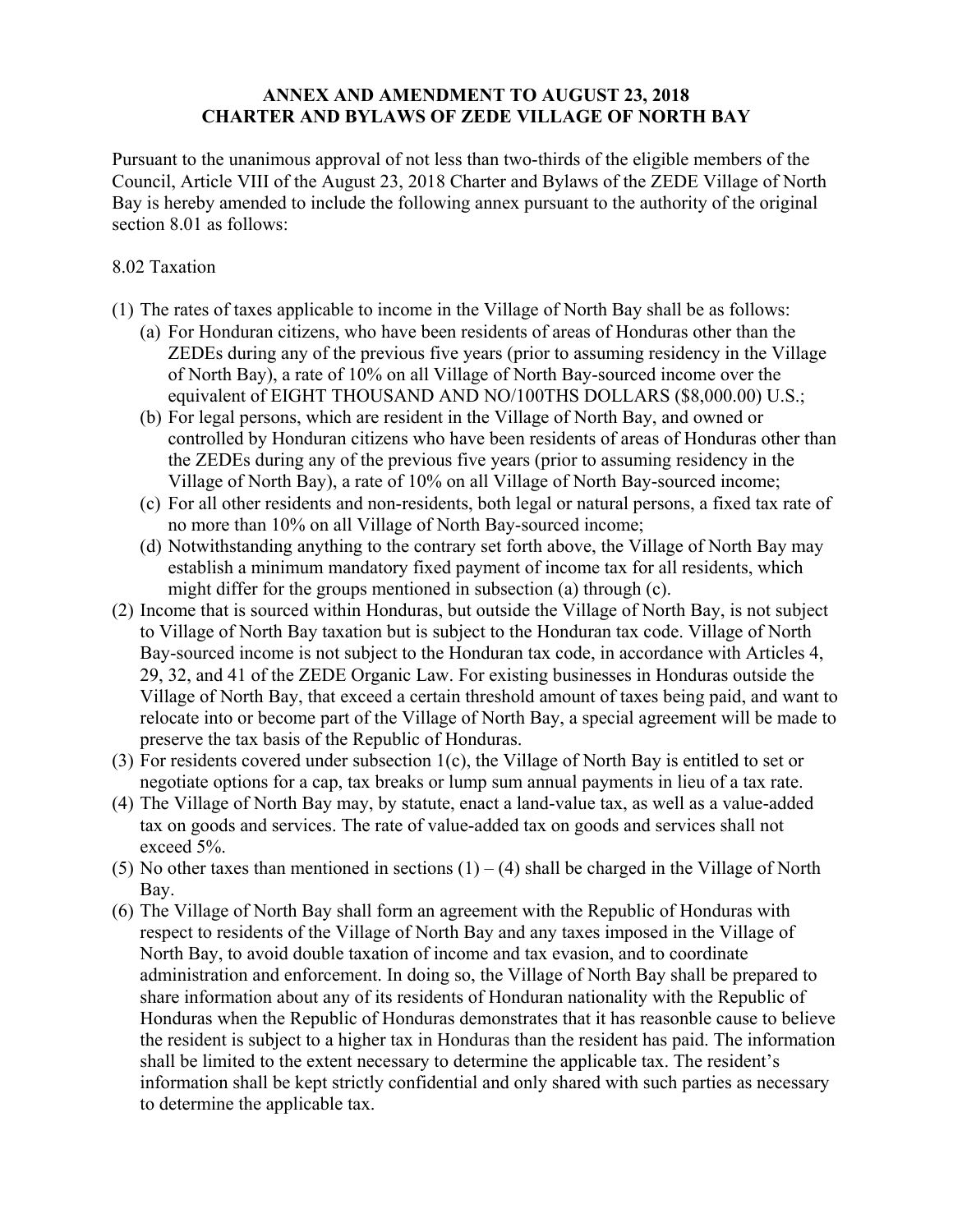#### **CONSEJO DE LA ZEDE DE VILLAGE OF NORTH BAY RESOLUCION DE ADOPCIÓN DE ENMIENDA DE ESTATUTOS Y ANEXOS**

El Consejo de la Zona de Empleo y Desarrollo Económico de Village of North Bay (referido de ahora en adelante como la "ZEDE de Village of North Bay"), por medio de los infrascritos, con todas sus facultades mencionadas, constituyendo el quórum suficiente del Consejo de la ZEDE de Village of North Bay, y teniendo la oportunidad de participar y discutir el asunto a continuación de forma simultánea a través de medios electrónicos, por la presente autorizamos, aprobamos, adoptamos y ratificamos las siguientes medidas de emergencia en representación del Consejo de la ZEDE de Village of North Bay, de conformidad con el Artículo III, Secciones 3.01, 3.05 (3), 3.05 (6) y (7), 3.06 (1) y (2) (b), 3.07 (9), Artículo VIII, Sección 8.01, y Artículo XI, Sección 11.08 (6) a (7), así como todas las demás secciones implicadas, de los Estatutos y Artículos Constitutivos de la ZEDE de Village of North Bay, de fecha de 23 de agosto de 2018, mediante la propuesta, aprobación y consentimiento unánimes de no menos de dos tercios de los miembros elegibles del Consejo, con total renuncia a la notificación, siendo una reunión especial electrónica del Consejo de la ZEDE de Village of North Bay, o de otra manera en cualquier lugar de reunión regular designado:

ACUERDA que los infrascritos miembros del Consejo tienen la suficiente autoridad legal para actuar, según lo establecido en esta resolución, porque la acción contemplada de adoptar el anexo de los estatutos adjuntos y la enmienda concerniente a la autoridad fiscal de la ZEDE de Village of North Bay está autorizada por la Sección 8.01 de los Estatutos y Artículos Constitutivos, y también porque constituyen todos los miembros del Consejo debidamente designados, así como una mayoría de dos tercios de todos los miembros elegibles del Consejo, quedando vacantes y no reclamadas las tres vacantes restantes en el Consejo, como lo exige la Sección 11.08 (6) de los Estatutos y Artículos Constitutivos;

ACUERDA que los infrascritos miembros del Consejo establecen que la acción considerada y aprobada aquí constituye un asunto urgente que requiere consideración y consentimiento de emergencia;

ACUERDA que los infrascritos miembros del Consejo de la ZEDE de Village of North Bay reconocen haber tenido una oportunidad razonable para revisar las implicaciones de política pública de la enmienda de los estatutos y el anexo, así como una oportunidad de discutir este asunto por vía electrónica y simultánea entre sí;

ACUERDA que los infrascritos miembros del Consejo de la ZEDE de Village of North Bay han tenido una oportunidad razonable de proponer, debatir, objetar y deliberar debidamente sobre la justificación de la enmienda de los estatutos y el anexo, así como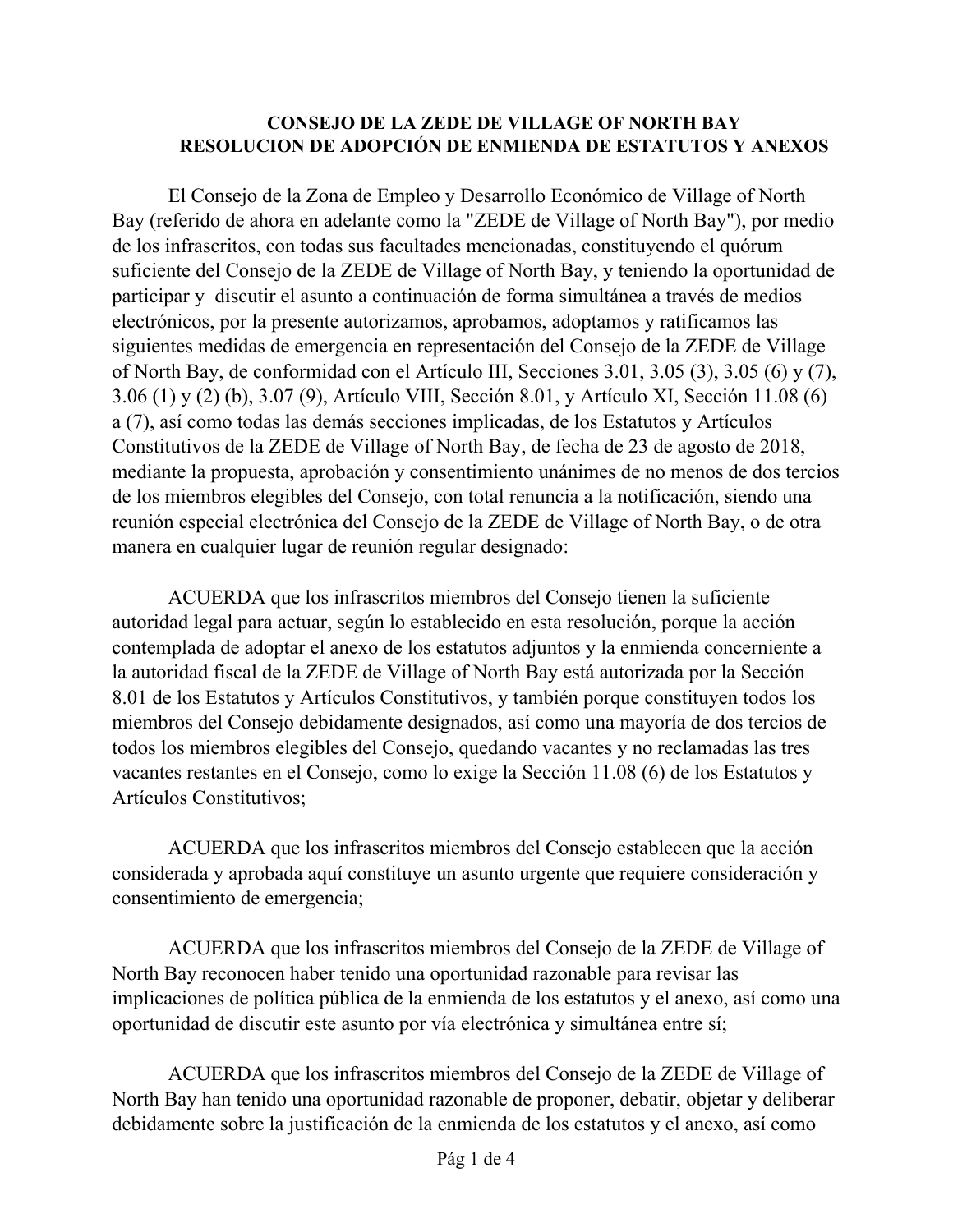proponer, debatir y deliberar sobre la enmienda y el anexo por medios electrónicos y telefónicos, y han concluido por unanimidad, en ejercicio de su política y autoridad discrecional, que la enmienda y el anexo promueven razonablemente los objetivos legítimos del gobierno porque: (1) representa la autoridad fiscal menos onerosa que podría haber obtenido la aprobación del Comité para la Adopción de Mejores Prácticas; (2) la enmienda y el anexo establecen la autoridad adecuada para financiar las operaciones de la ZEDE de Village of North Bay cuando crezca como organismo gubernamental; (3) la enmienda y el anexo establecen limitaciones suficientes a los ejercicios excesivos o irracionales de la autoridad fiscal de la ZEDE de Village of North Bay; (3) la enmienda y el anexo implican el reconocimiento de una base impositiva amplia y neutral, así como métodos diversificados de recaudación de impuestos que permitirán una recaudación de ingresos confiable y predecible, al tiempo que minimizan las distorsiones económicas del ejercicio de dicha autoridad; y (4) dentro de las restricciones anteriores, se espera que la enmienda y el anexo maximicen la prosperidad de los residentes de la ZEDE de Village of North Bay, creando empleos e impulsando el crecimiento económico en toda la Isla de Roatán y la República de Honduras, que de otra manera no ocurriría, así como constituir un ejemplo de política fiscal óptima para la República de Honduras y para el resto del mundo;

ACUERDA POR ENDE que, con base en dicha consideración, las deliberaciones y el ejercicio de la formulación de políticas y la autoridad discrecional, los miembros nombrados a continuación del Consejo de la ZEDE del North Bay, que representan a dos tercios de los miembros elegibles del mismo, proponen por unanimidad, aprobar y consentir y ratificar en nombre de la ZEDE de Village of North Bay, la enmienda y el anexo adjuntos, que en lo sucesivo, a partir de la fecha de la última firma a continuación, se considerará como un anexo de vigencia inmediata a la enmienda y parte de los Estatutos y Artículos Constitutivos del 23 de agosto de 2018 de la ZEDE de Village of North Bay, que sustituyen en caso de cualquier disputa o conflicto a cualquier disposición previamente existente de la misma, y también sustituyen a cualquier ley nacional o local de la República de Honduras en conflicto con los Artículos 4, 29, 32 y 41. la Ley Orgánica de ZEDE;

ACUERDA ADEMÁS que, de conformidad con la Sección 11.04 de los Estatutos y Artículos Constitutivos del 23 de agosto de 2018 de la ZEDE de Village of North Bay, se adjunta a esta Resolución su traducción en español totalmente aprobada y ratificada, su anexo y la versión anterior. La resolución de la ZEDE de Village of North Bay fue fechada el 2 de diciembre de 2018 o alrededor de esa fecha, consintiendo y aprobando la propuesta del Secretario Técnico sobre los candidatos judiciales, en relación con el establecimiento del sistema judicial de ZEDE, así como el nombramiento y reconocimiento de los miembros infrascritos del Consejo y otras acciones de la Secretaría Técnica; dichas traducciones al español serán consideradas como aprobadas, ratificadas,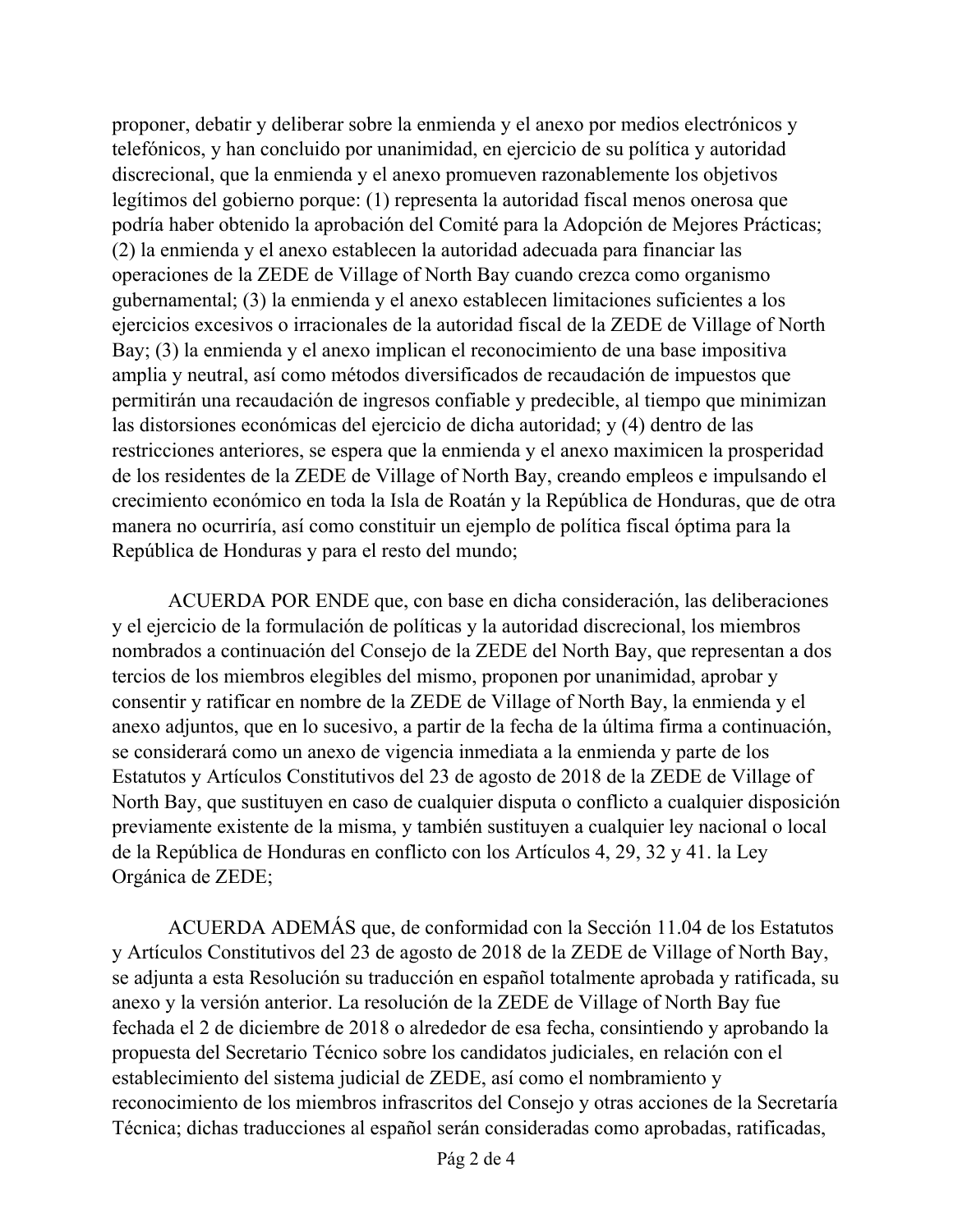oportunas y efectivas para todos los propósitos según los Estatutos y Artículos Constitutivos del 23 de agosto de 2018, incluyendo que todas las resoluciones, todas las acciones autorizadas relacionadas y los instrumentos firmados tendrán un efecto legalmente vinculante según lo establecido en la Sección 11.04, así como a partir de sus fechas originales de firma, siendo la Sección 11.04 que se considera enmendada, en la medida de lo necesario, para garantizar la conformidad con dicha determinación.

APROBADO:

Por:

 [FIRMADO ARRIBA]\_\_\_\_\_\_\_\_\_\_\_\_ Tristan Mason Monterroso, Miembro del Consejo y Secretario Técnico

Por:

 [FIRMADO ARRIBA]\_\_\_\_\_\_\_\_\_\_\_\_\_ Erick A. Brimen, Miembro del Consejo y Secretario

Por:

 [FIRMADO ARRIBA]\_\_\_\_\_\_\_\_\_\_\_\_\_ Rodrigo Quercia, Miembro del Consejo y Tesorero

Por:

 [FIRMADO ARRIBA]\_\_\_\_\_\_\_\_\_\_\_\_\_ Oliver Porter, Miembro del Consejo

Por:

 [FIRMADO ARRIBA]\_\_\_\_\_\_\_\_\_\_\_\_\_ Titus Gebel, Miembro del Consejo

Por:

 [FIRMADO ARRIBA]\_\_\_\_\_\_\_\_\_\_\_\_\_ Gabriel Delgado Ayau, Miembro del Consejo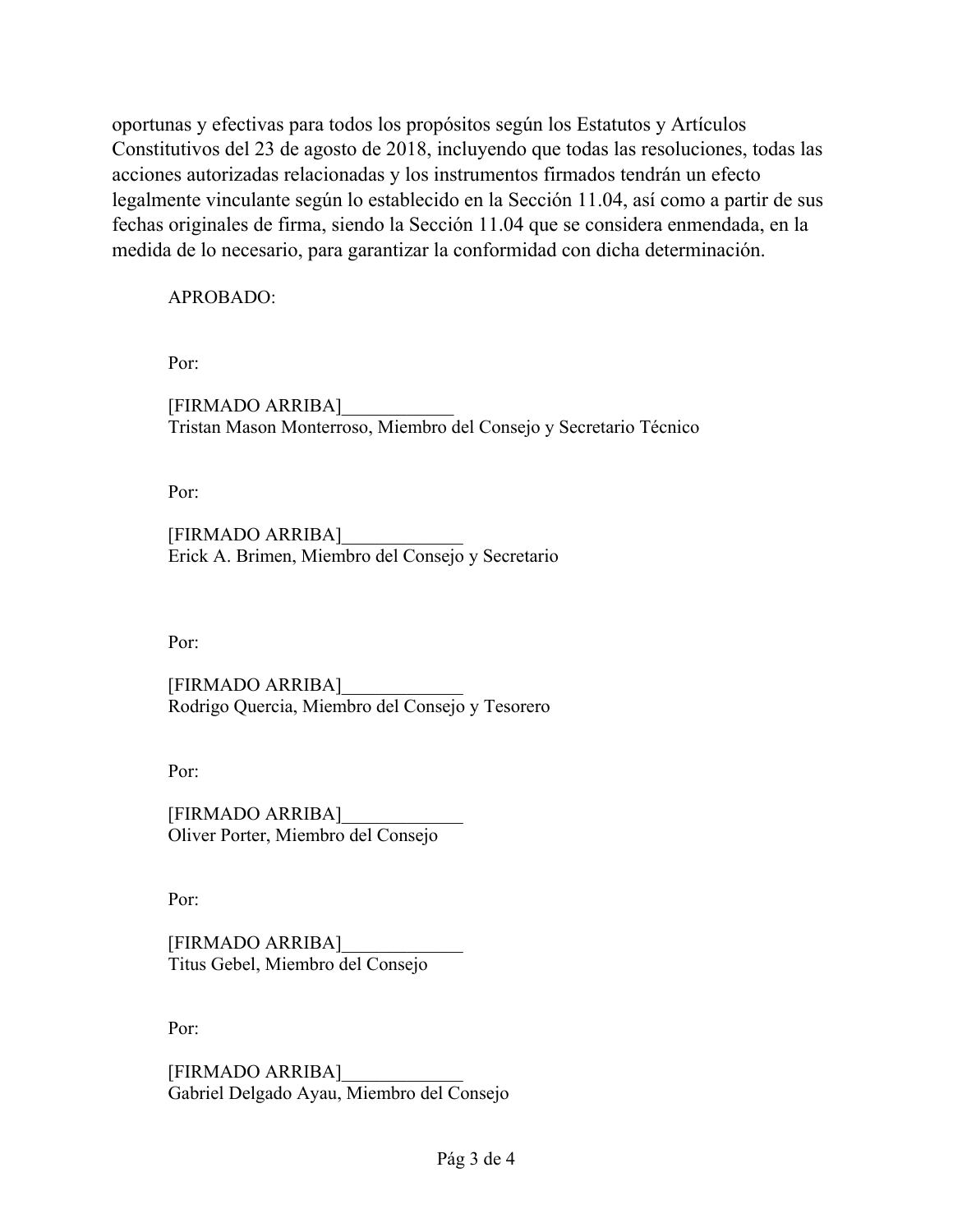Aprobación Reconocida:

Por:

 [FIRMADO ARRIBA]\_\_\_\_\_\_\_\_\_\_\_\_ Tristan Mason Monterroso, Secretario Técnico

 Debidamente anotado en los Registros Públicos de la ZEDE de Village of North Bay Por:

 [FIRMADO ARRIBA]\_\_\_\_\_\_\_\_\_\_\_\_\_ Erick A. Brimen, Secretario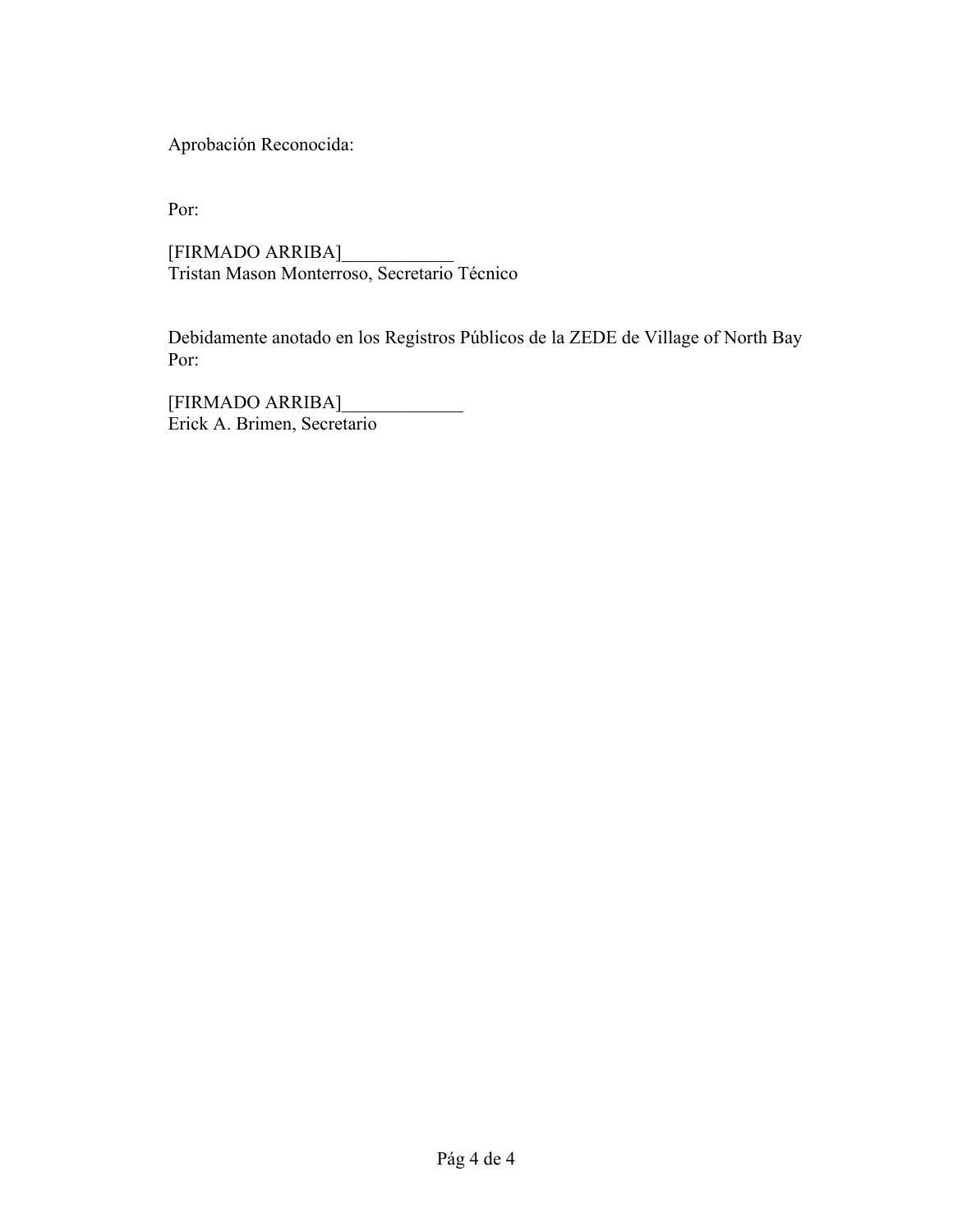#### **ANEXO Y ENMIENDA A LOS ESTATUTOS Y ARTÍCULOS CONSTITUTIVOS DE LA ZEDE DE VILLAGE OF NORTH BAY, DEL 23 DE AGOSTO DE 2018**

De conformidad con la aprobación unánime de no menos de dos tercios de los miembros elegibles del Consejo, el Artículo VIII del 23 de agosto de 2018 los Estatutos y Artículos Constitutivos de la ZEDE de Village of North Bay se modifica para incluir el siguiente anexo, de conformidad con la autoridad conferida por la Sección 8.01, original, tal como sigue:

#### 8.02 Tributación

- (1) Las tasas de impuestos aplicables a los ingresos en la ZEDE de Village of North Bay serán las siguientes:
	- (a) Para los ciudadanos hondureños que hayan sido residentes de áreas de Honduras distintas a las ZEDE durante cualquiera de los cinco años anteriores (antes de asumir la residencia de la ZEDE de Village of North Bay), se impondrá una tasa del 10% de los ingresos provenientes de la ZEDE de Village of North Bay, superiores al equivalente de OCHO MIL DÓLARES AMERICANOS (USD \$8,000.00);
	- (b) Para las personas jurídicas o sociedades, que residan en la ZEDE de Village of North Bay y sean propiedad o estén controladas por ciudadanos hondureños que hayan sido residentes de áreas de Honduras distintas a las ZEDE durante cualquiera de los cinco años anteriores (antes de asumir la residencia en la ZEDE de Village of North Bay), se impondrá una tasa del 10% sobre todos los ingresos provenientes de la ZEDE de Village of North Bay;
	- (c) Para todos los demás residentes y no residentes, tanto personas naturales como jurídicas, se impondrá una tasa fija de no más del 10% sobre todos los ingresos provenientes de la ZEDE de Village of North Bay;
	- (d) No obstante cualquier disposición en contrario, la ZEDE de Village of North Bay puede establecer un pago fijo mínimo obligatorio del impuesto a la renta para todos los residentes, que puede diferir para los grupos mencionados en los incisos (a) a (c).
- (2) Los ingresos que se obtienen dentro de Honduras, pero fuera de la ZEDE de Village of North Bay, no están sujetos a los impuestos de la ZEDE de Village of North Bay, pero sí están sujetos al Código Tributario de Honduras. El ingreso proveniente de la ZEDE de Village of North Bay no está sujeto al código tributario hondureño, de conformidad con los artículos 4, 29, 32 y 41 de la Ley Orgánica de la ZEDE. Para los negocios existentes en Honduras fuera de la ZEDE de Village of North Bay, que superan una cierta cantidad límite de impuestos que se pagan, y desean reubicarse o convertirse en parte de la ZEDE de Village of North Bay, se realizará un acuerdo especial para preservar la tasa fiscal base de la Republica de Honduras.
- (3) Para los residentes cubiertos bajo la subsección 1 (c), la ZEDE de Village of North Bay tiene derecho a establecer o negociar opciones como el pago de un límite, exenciones fiscales o pagos anuales de una totalidad, en lugar de una tasa fija impositiva.
- (4) La ZEDE de Village of North Bay puede, por ley, promulgar un impuesto al valor de la tierra, así como un impuesto al valor agregado sobre bienes y servicios. La tasa del impuesto al valor agregado sobre bienes y servicios no excederá del 5%.
- (5) No se cobrarán más impuestos que los mencionados en las secciones (1) (4) dentro de los límites de la ZEDE de Village of North Bay.
- (6) La ZEDE de Village of North Bay firmará un acuerdo con la República de Honduras con respecto a los residentes de la ZEDE de Village of North Bay y cualquier impuesto establecido en la ZEDE de Village of North Bay, para evitar la doble imposición de los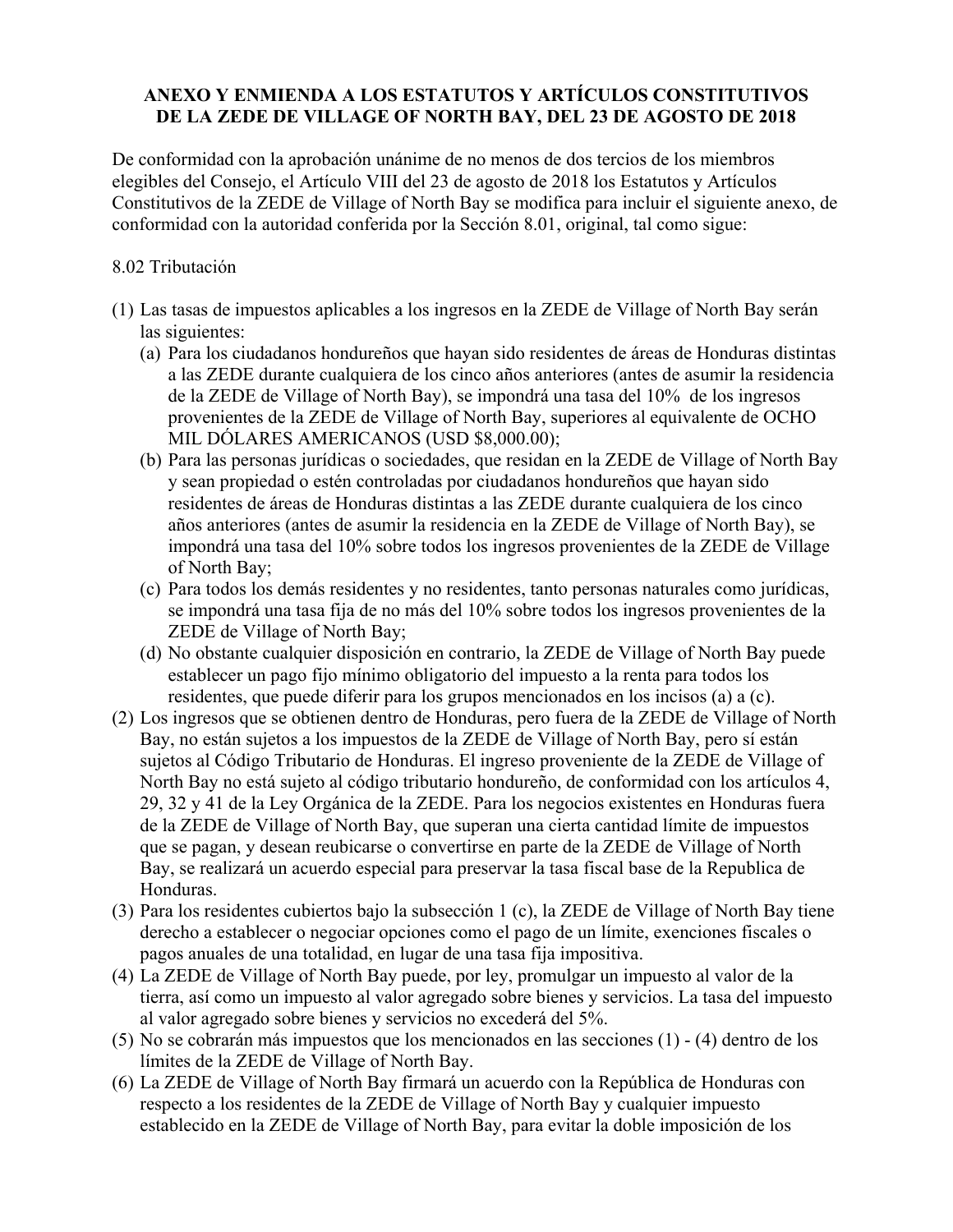ingresos y la evasión fiscal, y para coordinar la administración y ejecución. Al hacerlo, la ZEDE de Village of North Bay estará preparada para compartir información sobre cualquiera de sus residentes de nacionalidad hondureña con la República de Honduras cuando la República de Honduras demuestre que tiene motivos razonables para creer que el residente está sujeto a un impuesto mayor en Honduras que lo que el residente ha pagado. La información se limitará en la medida necesaria para determinar el impuesto aplicable. La información del residente se mantendrá estrictamente confidencial y solo se compartirá con las partes que sean necesarias para determinar el impuesto aplicable.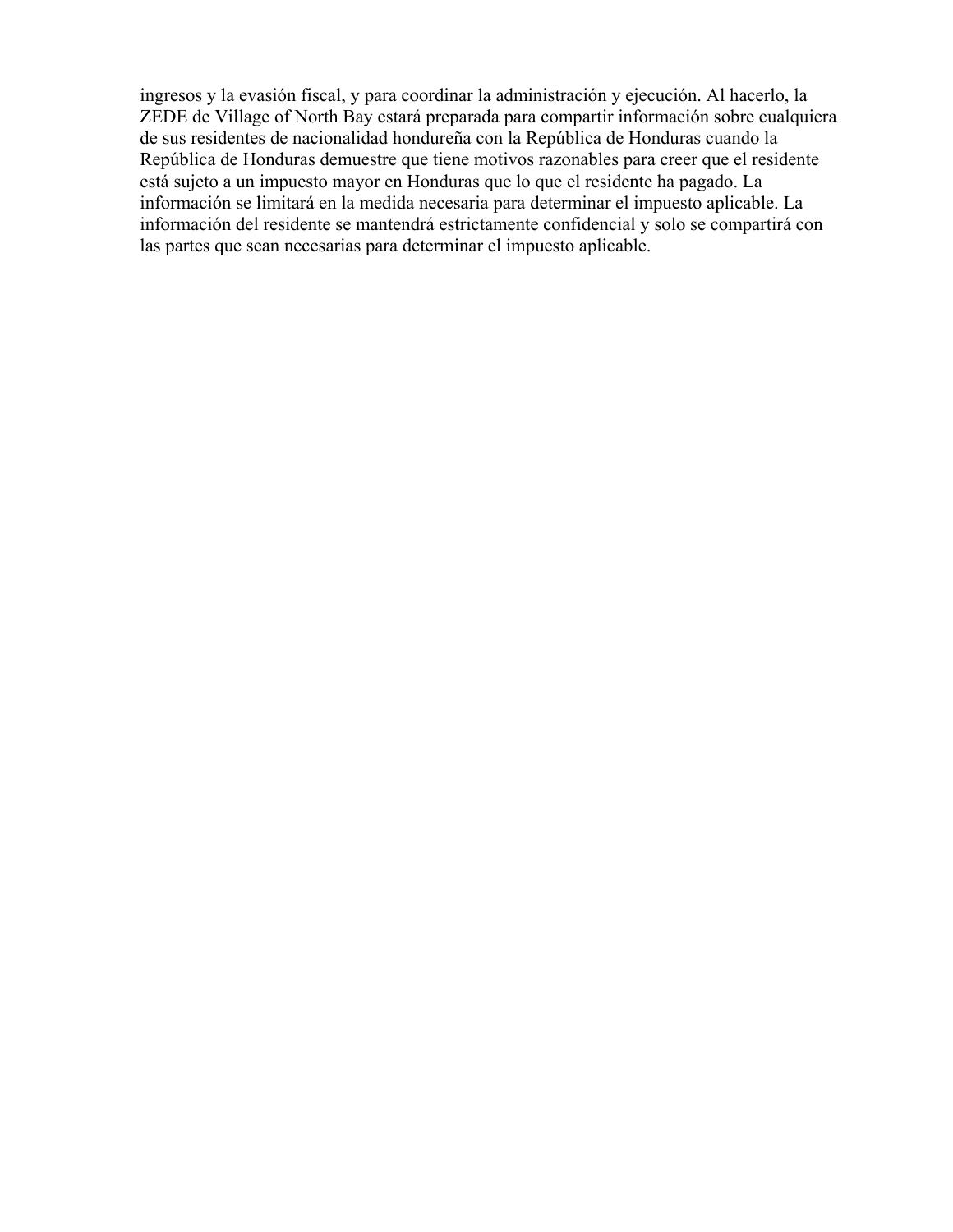## CONSEJO DE LA ZEDE DE VILLAGE DE NORTH BAY RESOLUCIÓN QUE AUTORIZA Y RATIFICA CIERTAS MEDIDAS

El Consejo de Zonas de Empleo y Desarrollo Económico de Village of North Bay (de ahora en adelante referido como la "ZEDE de Village of North Bay"), por medio de los infrascritos, en todas sus facultades identificadas, constituyendo el quórum suficiente, y teniendo la oportunidad de participar de manera simultánea para discutir el asunto a continuación a través de medios electrónicos, por la presente autorizamos, aprobamos, adoptamos y ratificamos las siguientes medidas de emergencia por parte del Secretario Técnico, en representación del Consejo de la ZEDE de Village of North Bay, de conformidad con el Artículo III, Secciones 3.01, 3.05 (3), 3.05 (6) y (7), 3.06 (1) y (2) (b), y 3.07 (9), así como todas las demás secciones pertinentes, de los Estatutos y Artículos Constitutivos del 23 de agosto de 2018, por consentimiento unánime de no menos de la mayoría de los miembros elegibles del Consejo, con total renuncia a la notificación, establecidos como una reunión especial electrónica del Consejo de la ZEDE de Village of North Bay, o de otro modo en lugar de cualquier reunión especial:

ACUERDA que los infrascritos reconocen, aceptan, dan su consentimiento y ratifican el nombramiento legal de cada persona que firma a continuación en sus funciones de servicio como miembro del Consejo de la ZEDE de Village of North Bay, según su título oficial indicado, si lo hubiera, con vigencia a partir del 15 de noviembre de 2018;

ACUERDA que los infrascritos miembros del Consejo tienen autoridad legal para actuar, tal como se contempla en esta resolución, porque constituyen la totalidad de los miembros del Consejo debidamente nombrados, así como la mayoría de todos los miembros elegibles del mismo, con todos los escaños restantes en el Consejo que están vacantes y no reclamados, sin selecciones pendientes ni nominaciones para llenarlas;

ACUERDA que los infrascritos miembros del Consejo establecen que la acción considerada y aprobada aquí constituye un asunto urgente que requiere consideración y aprobación de emergencia;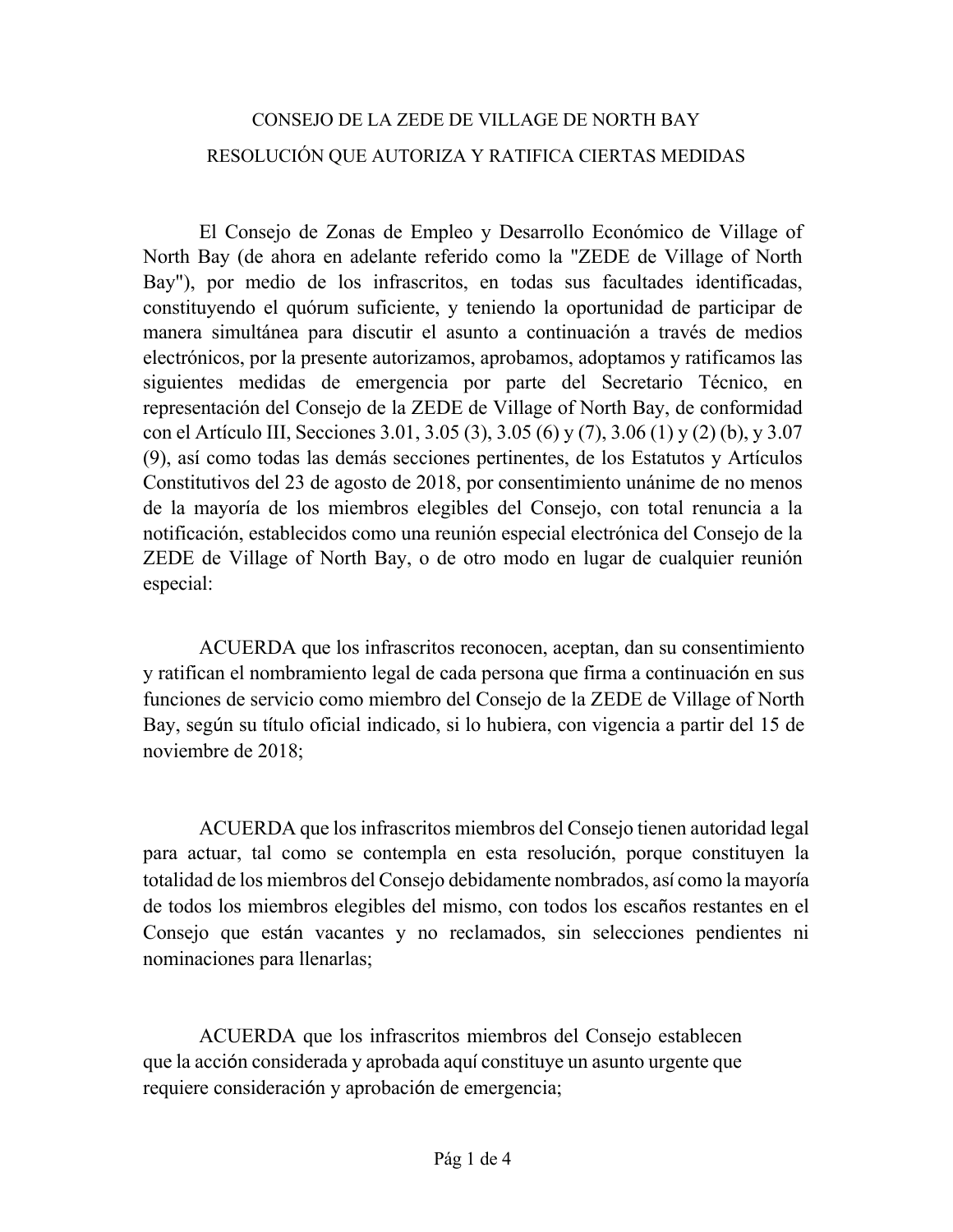ACUERDA que los infrascritos miembros del Consejo de la ZEDE de Village of North Bay reconocen la propuesta de utilizar el borrador de Acuerdo de Indemnización adjunto para el beneficio de los miembros del Consejo, y por la presente consienten y aprueban que el Secretario Técnico proponga su presentación y firma en representación de la ZEDE de Village of North Bay, así como conteniendo la firma de cada Miembro del Consejo y otros funcionarios o empleados de la ZEDE de Village of North Bay, con las modificaciones apropiadas, según lo considere necesario y apropiado el Secretario Técnico en su criterio comercial;

ACUERDA que los infrascritos miembros del Consejo firmantes de la ZEDE de Village of North Bay reconocen haber tenido una oportunidad razonable para revisar los currículos y biografías que se encuentran en https://drive.google.com/drive/folders/10Er53lZjUh-wmW-8Q2W\_CBNOgobBfkLC, así como una oportunidad de discutir este asunto por vía simultánea y electrónica entre sí;

ACUERDA que los miembros del Consejo firmantes de la ZEDE de Village of North Bay Council han tenido una oportunidad razonable de considerar debidamente las credenciales y antecedentes de cada uno de los candidatos judiciales que son el asunto del informe de verificación de antecedentes adjunto, realizado por el Asesor General de NeWay Capital LLC, el Sr. Nicholas C. Dranias, para ser nombrados para el Sistema Judicial de la ZEDE de Village of North Bay, en su organización, y consideran a tales candidatos como altamente calificados para el puesto;

ACUERDA POR ENDE, que, con base en tal consideración, los miembros del Consejo de la ZEDE de Village of North Bay debidamente nombrados a continuación consienten y ratifican las acciones pasadas, presentes y anticipadas del Secretario Técnico, de tomar todas las medidas necesarias y adecuadas para organizar y establecer el Sistema Judicial de la ZEDE de Village of North Bay y al recomendar, nominar y/o unirse a la designación de los candidatos judiciales que son objeto del informe de verificación de antecedentes adjunto, para el nombramiento en el sistema de tribunales de la ZEDE de Village of North Bay por todas las autoridades gubernamentales relevantes de la República de Honduras, incluyendo, entre otros, el Comité para la Adopción de Mejores Prácticas, la Corte Suprema de la República de Honduras y cualquier otra agencia que, de lo contrario, deba participar en dicho nombramiento por ley vigente.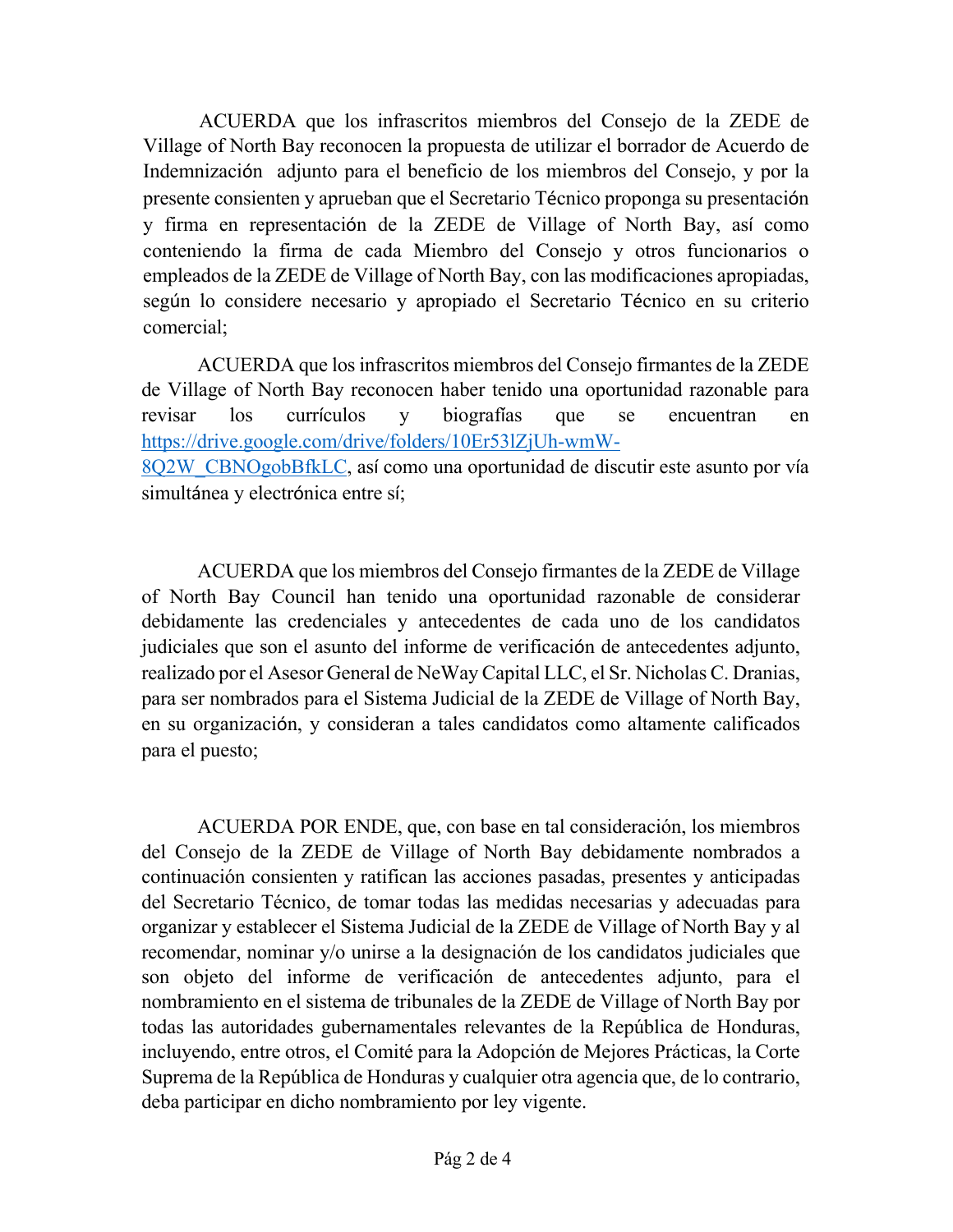APROBADO:

Miembro del Consejo y Secretario Técnico Por:

[Firma anterior en traducción inglesa adoptada aquí]

Tristan Mason Monterroso

Miembro del Consejo y Secretario Por:

[Firma anterior en traducción inglesa adoptada aquí]

Erick A. Brimen

Miembro del Consejo y Tesorero Por:

[Firma anterior en traducción inglesa adoptada aquí]

Rodrigo Quercia

Miembro del Consejo Por:

[Firma anterior en traducción inglesa adoptada aquí]

Oliver Porter

Miembro del Consejo Por:

[Firma anterior en traducción inglesa adoptada aquí]

Gabriel Delgado Ayau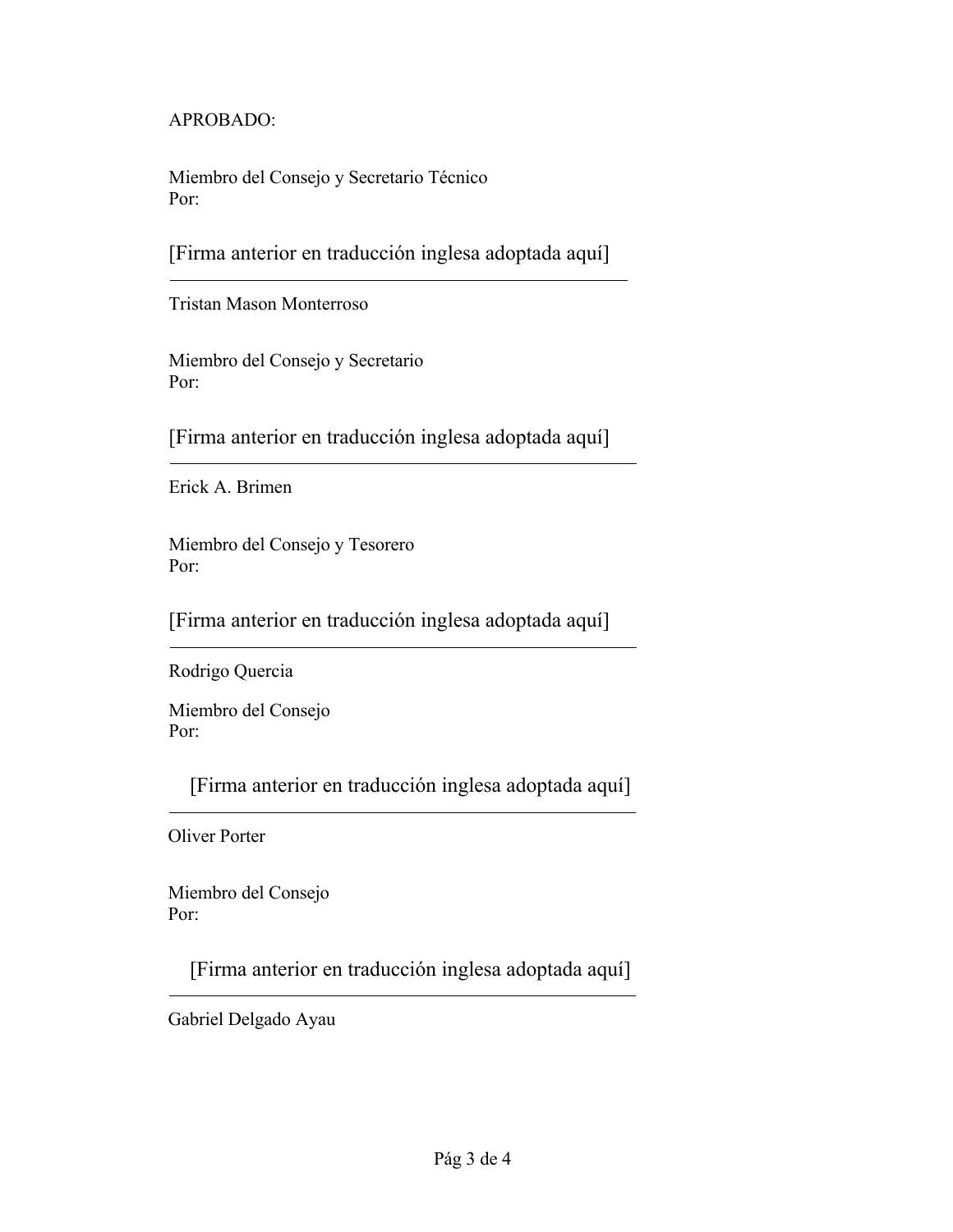Miembro del Consejo Por:

[Firma anterior en traducción inglesa adoptada aquí]

Titus Gebel

Aprobación Reconocida:

Secretario Técnico Por:

[Firma anterior en traducción inglesa adoptada aquí]

Tristan Mason Monterroso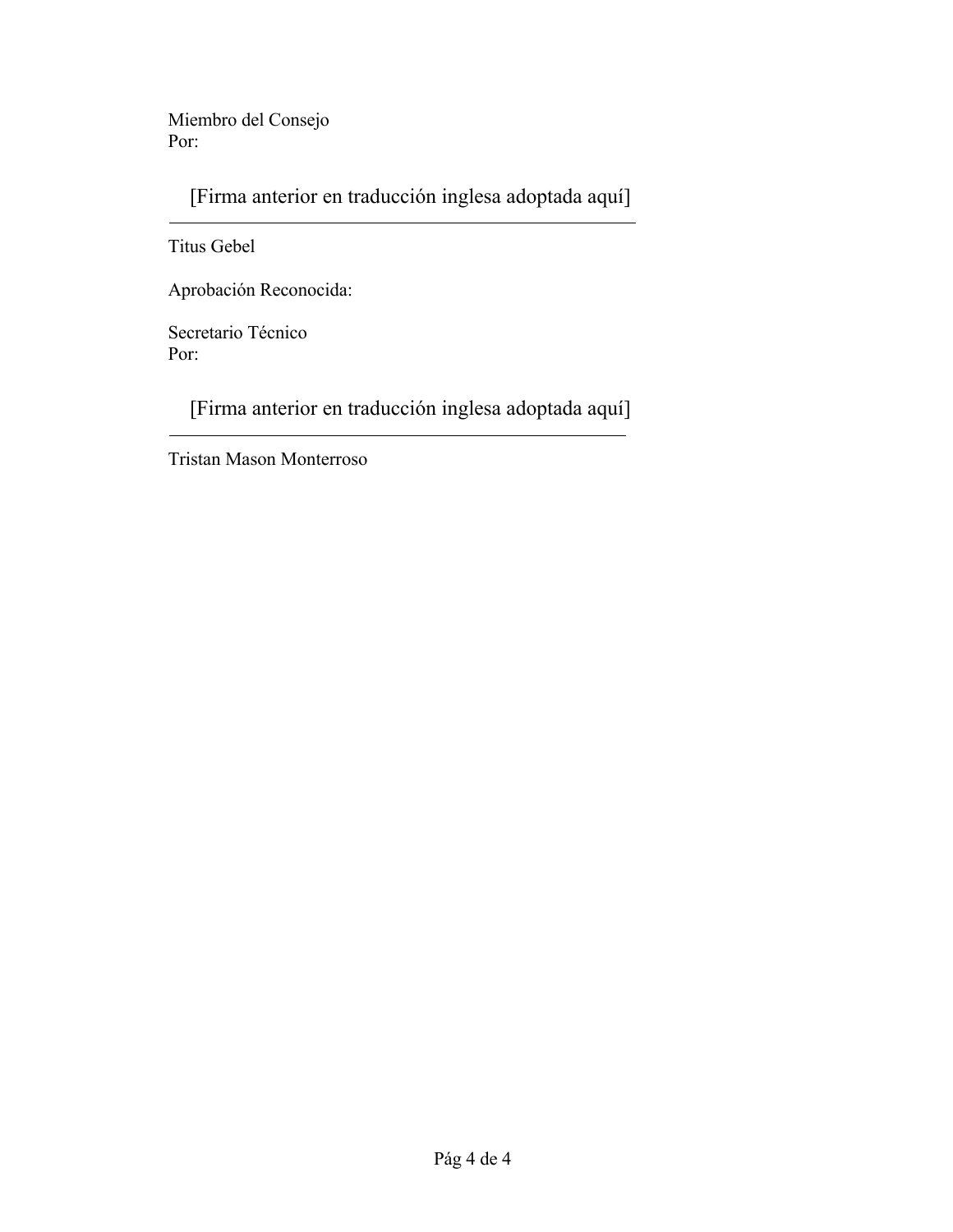Debidamente anotado en los registros públicos de la ZEDE de Village of North Bay Por:

[Firma anterior en traducción inglesa adoptada aquí]

Erick A. Brimen, Secretario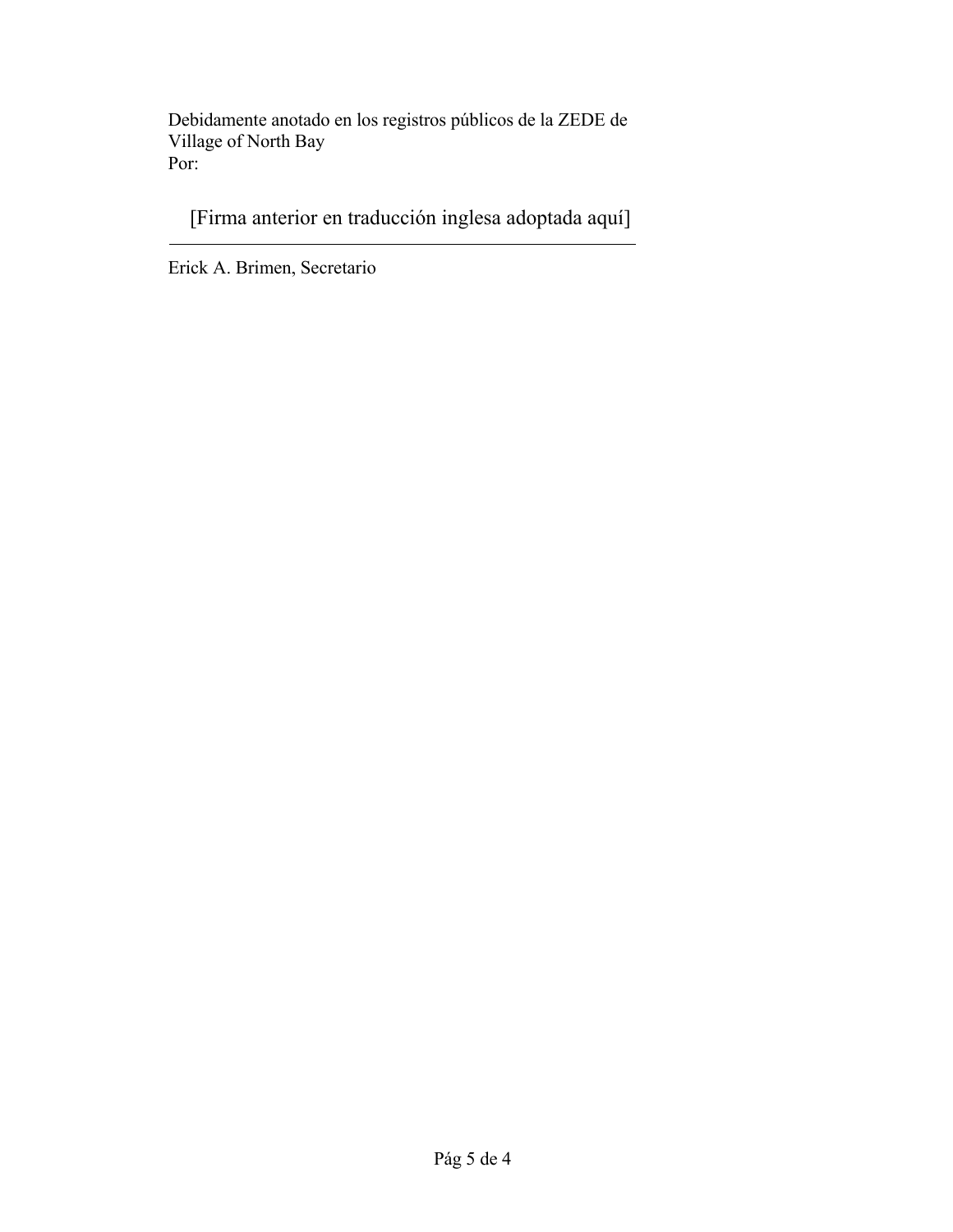#### **ACUERDO DE INDEMNIZACIÓN DE LA ZEDE DE VILLAGE OF NORTH BAY**

EL PRESENTE ACUERDO DE INDEMNIZACIÓN (de ahora en adelante referido como el "Acuerdo") se lleva a cabo y se firma el \_\_\_\_\_\_\_\_\_\_\_\_\_\_\_\_\_\_\_\_\_ de 2018 entre la Zona de Empleo y Desarrollo Económico de Village of North Bay, ubicado en la isla de Roatan, Islas de la Bahía, República de Honduras ("**ZNB**"), y \_\_\_\_\_\_\_\_\_\_\_\_\_\_\_\_\_\_\_\_\_\_\_\_ ("**Miembro del Consejo - Miembro del Consejo Indemnizado**")

**CONSIDERANDO QUE,** las personas altamente competentes se han vuelto más renuentes a servir en el gobierno o en otras capacidades, a menos que se les proporcione una protección adecuada a través de un seguro o una indemnización adecuada contra riesgos excesivos de reclamaciones y acciones en su contra derivadas de su servicio y actividades en nombre de la ZNB;

**CONSIDERANDO QUE**, el Secretario Técnico de la ZNB (el "**Secretario Técnico**") ha determinado que, para atraer y retener a individuos calificados como miembros del Consejo de la ZNB, la ZNB indemnizará al Miembro del Consejo Indemnizado y, lo antes posible, buscará asegurar y mantener de forma continua, a su exclusivo costo, un seguro de responsabilidad civil para proteger a las personas que prestan servicios a la ZNB de ciertas responsabilidades, incluyendo al Miembro del Consejo Indemnizado. La ZNB cree que, dadas las condiciones y tendencias actuales del mercado, dicho seguro puede estar disponible para él en el futuro solo con primas más altas y con más exclusiones;

**CONSIDERANDO QUE**, las incertidumbres relacionadas con dicho seguro y con la indemnización han aumentado la dificultad de atraer y retener a tales personas;

**CONSIDERANDO QUE**, el Secretario Técnico ha determinado que la mayor dificultad para atraer y retener a esas personas es perjudicial para los intereses de los residentes de la ZNB y que la ZNB debe actuar para asegurarles a esas personas que habrá una mayor certeza de tal protección en el futuro;

**CONSIDERANDO QUE**, es razonable, prudente y necesario que la ZNB se comprometa contractualmente a indemnizar y adelantar los gastos en nombre de esas personas, en la medida máxima permitida por la ley aplicable, para que presten servicios o continúen prestando servicios a la ZNB sin cargo alguno, libres de la preocupación de que no serán indemnizados de esa manera;

**CONSIDERANDO QUE**, el presente Acuerdo es un complemento y se deriva de los Estatutos y Artículos Constitutivos del 23 de agosto de 2018 de la ZNB y de cualquier regla o resolución adoptada en virtud del mismo, y no se considerará un sustituto de los mismos, ni menoscabará ni abrogará ningún derecho del Miembro del Consejo Indemnizado, y;

**CONSIDERANDO QUE**, si el Miembro Indemnizado del Consejo no considera que la protección disponible en virtud de los Estatutos y Artículos Constitutivos de la ZNB es adecuada en las circunstancias actuales, y puede que no esté dispuesto a servir sin la protección adecuada, y la ZNB desea que el Miembro Indemnizado del Consejo preste sus servicios en tal capacidad, el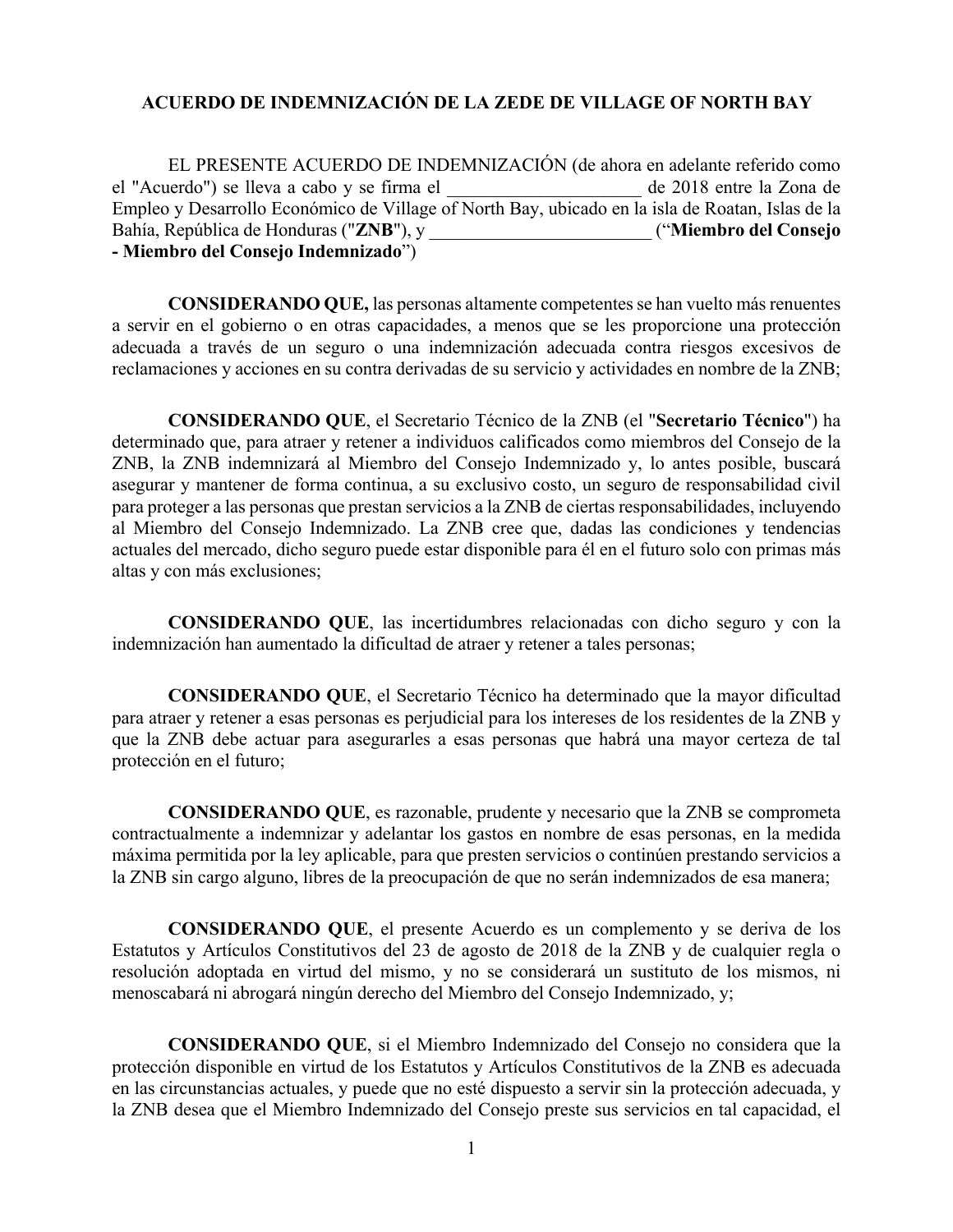Miembro Indemnizado del Consejo puede estar dispuesto a servir, continuar sirviendo y asumir un servicio adicional para o en nombre de la ZNB con la condición de que sea indemnizado; y

**POR ENDE**, en consideración del acuerdo del Miembro Indemnizado del Consejo de servir como tal desde y después de la fecha del presente, las partes acuerdan lo siguiente:

1. Indemnización del Miembro Indemnizado del Consejo. La ZNB por la presente acuerda mantener exento e indemne al Miembro Indemnizado del Consejo, en la medida máxima permitida por la ley, que como tal puede ser enmendada de vez en cuando. En cumplimiento de la indemnización anterior, y sin limitar su generalidad:

(a) Procedimientos Legales que no Sean Procedimientos por o a Nombre de la ZNB. El Miembro Indemnizado del Consejo tendrá derecho a los derechos de indemnización provistos en esta Sección l(a) si, en razón de su Condición de Miembro de la ZNB (tal como se define más adelante), si es, o está amenazado con ser, una parte de o participante en cualquier Procedimiento Legal (como se define más adelante) que no sea un Proceso por o a nombre de la ZNB. De conformidad con esta Sección 1(a), el Miembro Indemnizado del Consejo será indemnizado contra todos los Gastos (como se define más adelante), sentencias, multas, y montos pagados en liquidación real y razonablemente incurridos por él, o en su nombre, en relación con tal Procedimiento, o cualquier reclamo o asunto en el mismo, si el Miembro Indemnizado del Consejo actuó de buena fe y de una manera que creía razonablemente que estaba o no en contra de los mejores intereses de la ZNB, y con respecto a cualquier procedimiento penal, en que se determine que no hay una causa razonable para creer que la conducta del miembro del Miembro Indemnizado del Consejo fue ilegal.

(b) Procedimientos por o a nombre de la ZNB. El Miembro Indemnizado del Consejo tendrá derecho a los derechos de indemnización provistos en esta Sección 1(b) si, debido a su Condición de ZNB, el Miembro Indemnizado del Consejo es, o está amenazado de ser parte o participante en cualquier Procedimiento Legal iniciado por o a nombre de la ZNB. De conformidad con esta Sección 1(b), el Miembro Indemnizado del Consejo será indemnizado contra todos los Gastos efectivamente y razonablemente incurridos por el mismo, en relación con dicho procedimiento, si el Miembro-Consejo de Indemnización actuó de buena fe y de una manera que el Miembro del Consejo-Indemnización cree razonablemente que no esté en contra de los mejores intereses de la ZNB; siempre que, salvo que la ley aplicable lo disponga, no se hará ninguna indemnización contra dichos Gastos con respecto a cualquier reclamo, asunto o asunto en el Proceso en el que el Miembro del Consejo-Indemnizado haya sido juzgado como responsable ante la ZNB.

(c) Indemnización por Gastos de una Parte que haya Ganado Total o Parcialmente. Sin perjuicio de cualquier otra disposición de este Acuerdo, en la medida en que el Miembro del Consejo-Indemnizado sea, en virtud de su Condición de ZNB, parte y haya ganado, sobre el fondo o de cualquier otro modo, en cualquier Procedimiento, será indemnizado en la mayor medida posible, según lo permitido por la ley, que como tal, puede ser enmendada de vez en cuando, en contra de todos los Gastos en que incurra de manera razonable en relación con los mismos. Si el Miembro del Consejo-Indemnizado no es totalmente exitoso en dicho Procedimiento, pero tiene éxito, en cuanto al fondo o no, en cuanto a uno o más pero menos que todas las reclamaciones,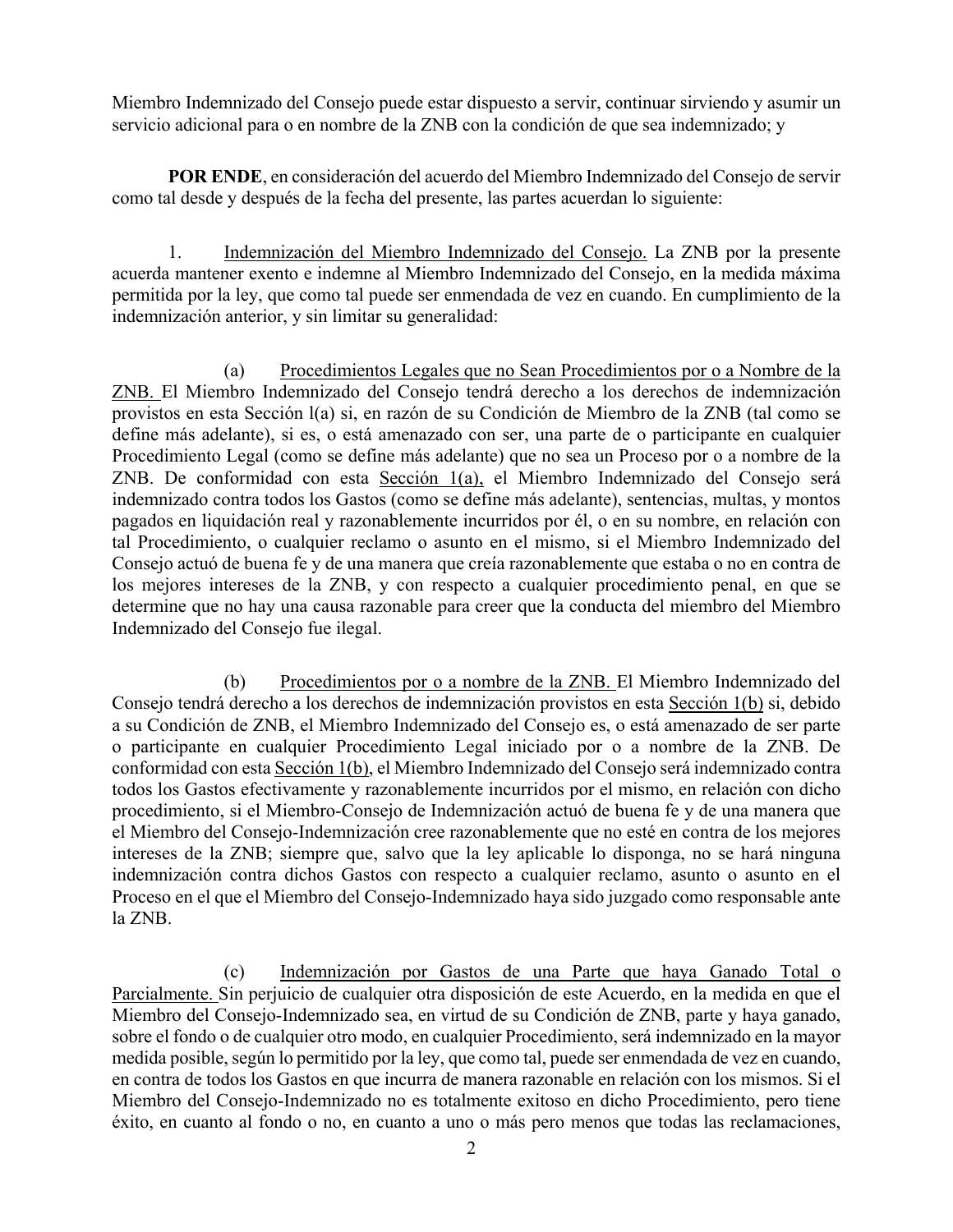cuestiones o asuntos en dicho Proceso, la ZNB deberá indemnizar al Miembro del Consejo-Indemnizado contra todos Gastos reales y razonablemente incurridos por él o en su nombre en relación con cada reclamo, problema o asunto resuelto exitosamente. Para los fines de esta Sección y sin limitaciones, la terminación de cualquier reclamo o asunto en dicho Procedimiento por despido, con o sin perjuicio, se considerará como un resultado exitoso de dicho reclamo o asunto.

(d) Indemnización de la Entidad de Nombramiento. Si (i) el Miembro del Consejo-Indemnizado es o estuvo afiliado con el promotor y organizador de la ZNB o de un propietario dentro de la ZNB (una "Entidad Privada Seleccionadora"), y (ii) la Entidad Privada Seleccionadora es, o está amenazada de ser una parte o participante en cualquier Procedimiento, y (iii) la participación de la Entidad Privada Seleccionadora en el Proceso (A) surge principalmente de, o se relaciona con, cualquier acción tomada por la ZNB que haya sido aprobada por el Secretario Técnico de la ZNB y (B) surge de hechos o circunstancias que son iguales o sustancialmente similares a los hechos y circunstancias que constituyen la base de las reclamaciones que han sido o pudieron presentarse contra el Miembro del Consejo-Indemnizado en un procedimiento, independientemente de si la base legal de las reclamaciones contra el Miembro del Consejo-Indemnizado y la Entidad Privada Seleccionadora son las mismas o similares, entonces la Entidad Privada Seleccionadora tendrá derecho a todos los derechos y recursos de indemnización conforme a este Acuerdo, como si la Entidad Privada Seleccionadora fuera el Miembro del Consejo-Indemnizado.

2. Indemnización Adicional. Además de, y sin tener en cuenta cualquier limitación a la indemnización prevista en la Sección 1 de este Acuerdo, la ZNB deberá por la presente, mantener eximido e indemne de responsabilidad al Miembro del Consejo-Indemnizado contra todos los Gastos, fallos, multas, e importes pagados, que haya sido incurridos de forma real y razonable por él o en su nombre si, en razón de su status como miembro de ZNB, es, o está amenazado de serlo, parte o participante en cualquier procedimiento legal (incluyendo un procedimiento por o a nombre de ZNB), incluyendo, sin limitación, toda responsabilidad que surja de la negligencia o irregularidad activa o pasiva del Miembro del Consejo-Indemnizado. La única limitación que existirá sobre las obligaciones de la ZNB en virtud del presente Acuerdo será que la ZNB no estará obligada a realizar ningún pago al Miembro del Consejo-Indemnizado que finalmente se determine como ilegal o no procedente (según los procedimientos y sujeto a las presunciones, establecidas en Secciones 6 y 7 de este documento).

#### 3. Contribución.

(a) Si la indemnización provista en las Secciones 1 y 2 del presente documento está disponible, con respecto a cualquier medida en amenaza, pendiente o finalizada, demanda o procedimiento en el cual la ZNB es conjuntamente responsable con el Miembro del Consejo-Indemnizado (o lo estaría si estuviera unido) en dicha acción, demanda o procedimiento), la ZNB pagará, en primera instancia, el monto total de cualquier fallo o resolución de dicha acción, demanda o procedimiento sin requerir Miembro del Consejo-Indemnizado contribuya a dicho pago, y la ZNB renuncia a cualquier derecho de contribución que pueda tener contra el Miembro del Consejo-Indemnizado. La ZNB no entrará en ningún acuerdo de ninguna acción, demanda o procedimiento en el cual la ZNB sea conjuntamente responsable con el Miembro del Consejo-Indemnizado (o se uniría en dicha acción, demanda o procedimiento) a menos que dicho acuerdo proporcione una resolución completa y definitiva de la exención de todas las reclamaciones presentadas contra el miembro del Consejo.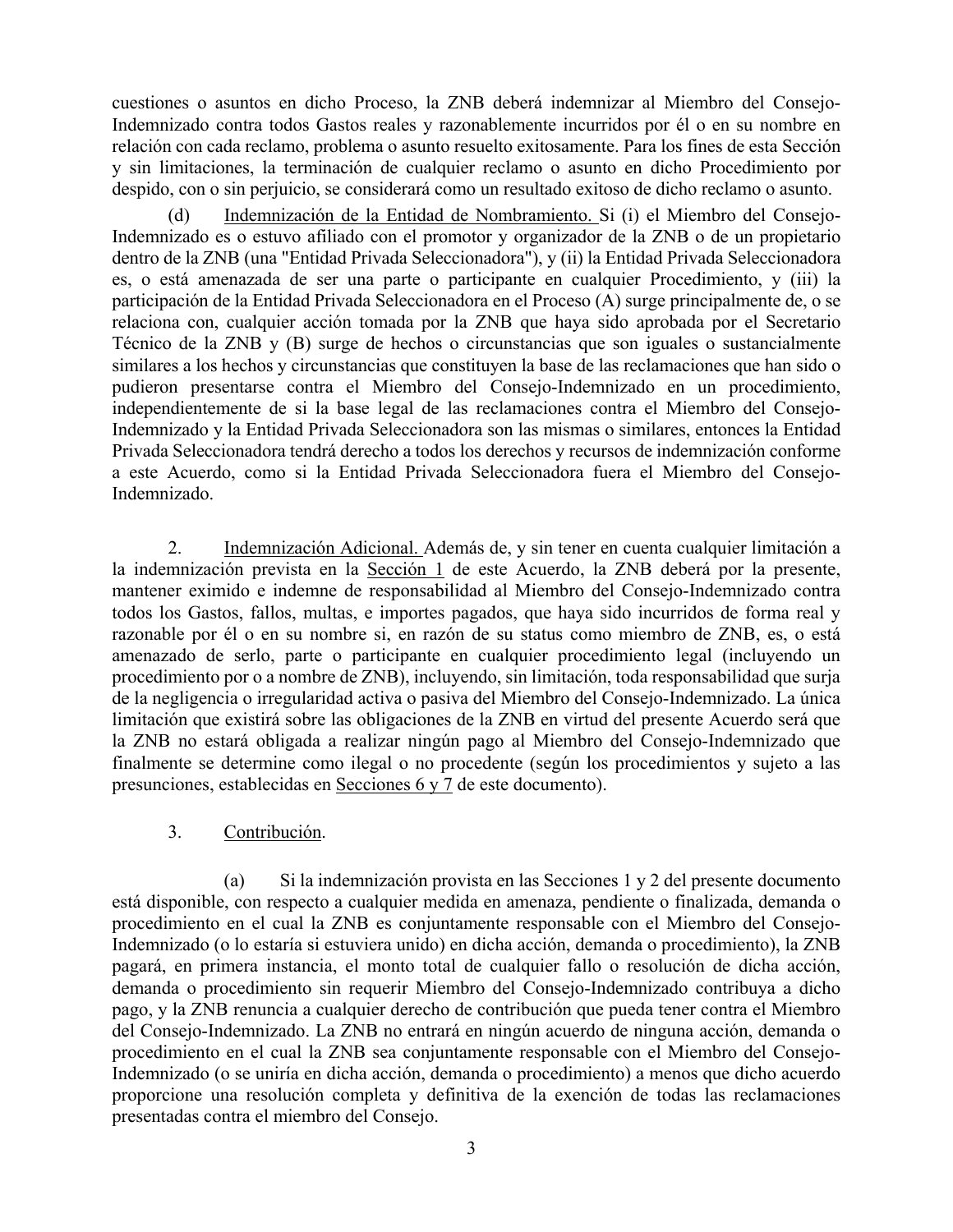(b) Sin perjuicio de las obligaciones de la ZNB establecidas en el subpárrafo anterior, si por algún motivo, el Miembro del Consejo-Indemnizado elegirá o se le exigirá que pague la totalidad o parte de cualquier fallo o acuerdo en cualquier amenaza, pendiente o acción completada, demanda o procedimiento en el cual la ZNB es conjuntamente responsable con el Miembro del Consejo-Indemnizado (o se uniría en dicha acción, demanda o procedimiento), la ZNB deberá contribuir a la cantidad de gastos, fallos, multas y cantidades pagadas en una liquidación efectiva y razonablemente incurrida, y pagada o pagadera por el mismo, en proporción a los beneficios relativos recibidos por la ZNB y por todos los miembros del Consejo, funcionarios, directores o empleados de la ZNB, excepto el Miembro del Consejo-Indemnizado, dado que son responsables solidarios con el Miembro-Consejo de Indemnización (o se uniría en tal acción, demanda o procedimiento), por un lado, y el Miembro del Consejo-Indemnizado, por otro lado, de la transacción o los eventos de los cuales tal acción, demanda o procedimiento surgió; sin embargo, siempre que la proporción determinada sobre la base del beneficio relativo pueda, en la medida necesaria para cumplir con la ley, ajustarse aún más por referencia a la falta relativa de la ZNB y de todos los miembros del consejo, funcionarios, directores o empleados de la ZNB, aparte del Miembro del Consejo-Indemnizado que son conjuntamente responsables con el Miembro del Consejo-Indemnizado (o se unirían en tal acción, demanda o procedimiento), por una parte, y el Miembro del Consejo-Indemnizado, por otra parte, en relación con el transacciones o eventos que resulten en dichos gastos, juicios, multas o montos de liquidación, así como cualquier otra consideración equitativa que la ley aplicable pueda requerir para ser considerada. La culpa relativa de la ZNB y de todos los miembros del consejo, funcionarios, directores o empleados de la ZNB, que no sea el Miembro del Consejo-Indemnizado, que sean responsables conjuntamente con el Miembro del Consejo-Indemnizado (o lo sería si estuvieran unidos en tal acción, demanda o procedimiento), por una parte, y el Miembro del Consejo-Indemnizado, por otra parte, se determinará por referencia, entre otras cosas, al grado en que sus acciones fueron motivadas por la intención de obtener beneficio o ventaja personal, el grado en que la responsabilidad es primaria o secundaria y el grado en que su conducta es activa o pasiva.

(c) La ZNB por la presente acuerda eximir y mantener al Miembro del Consejo-Indemnizado de cualquier reclamo de contribución que pueda ser presentado por miembros del consejo, funcionarios, directores o empleados de la ZNB, además del Miembro de Consejo-Indemnizado, que puede ser conjuntamente responsable con el miembro del Consejo-Indemnizado.

(d) En lo máximo medida permitida por la ley aplicable, si la indemnización prevista en este Acuerdo no está disponible para el Miembro del Consejo-Indemnizado por cualquier motivo, la ZNB, en lugar de indemnizar al Miembro del Consejo-Indemnizado, deberá contribuir a la cantidad incurrida por el Miembro del Consejo-Indemnizado, ya sea por sentencias, multas, impuestos especiales, montos pagados o por pagar en la liquidación y/o por gastos, en relación con cualquier reclamo relacionado con un evento indemnizable, en virtud del presente Acuerdo, en la proporción que se considere justo y razonable, ante todas las circunstancias de dicho Procedimiento para reflejar (i) los beneficios relativos recibidos por la ZNB y el Miembro del Consejo-Indemnizado como resultado del (los) evento(s) y/o transacción (es) que ocasiones dicho procedimiento y/o (ii) la falta relativa de la ZNB (y sus directores, funcionarios, empleados y agentes) y del miembro del Consejo-Indemnizado en relación con dicho evento(s) y/o transacción (es).

4. Indemnización por Gastos de un Testigo. Sin perjuicio de cualquier otra disposición de este Acuerdo, en la medida en que el Miembro del Consejo-Indemnizado sea un testigo o se le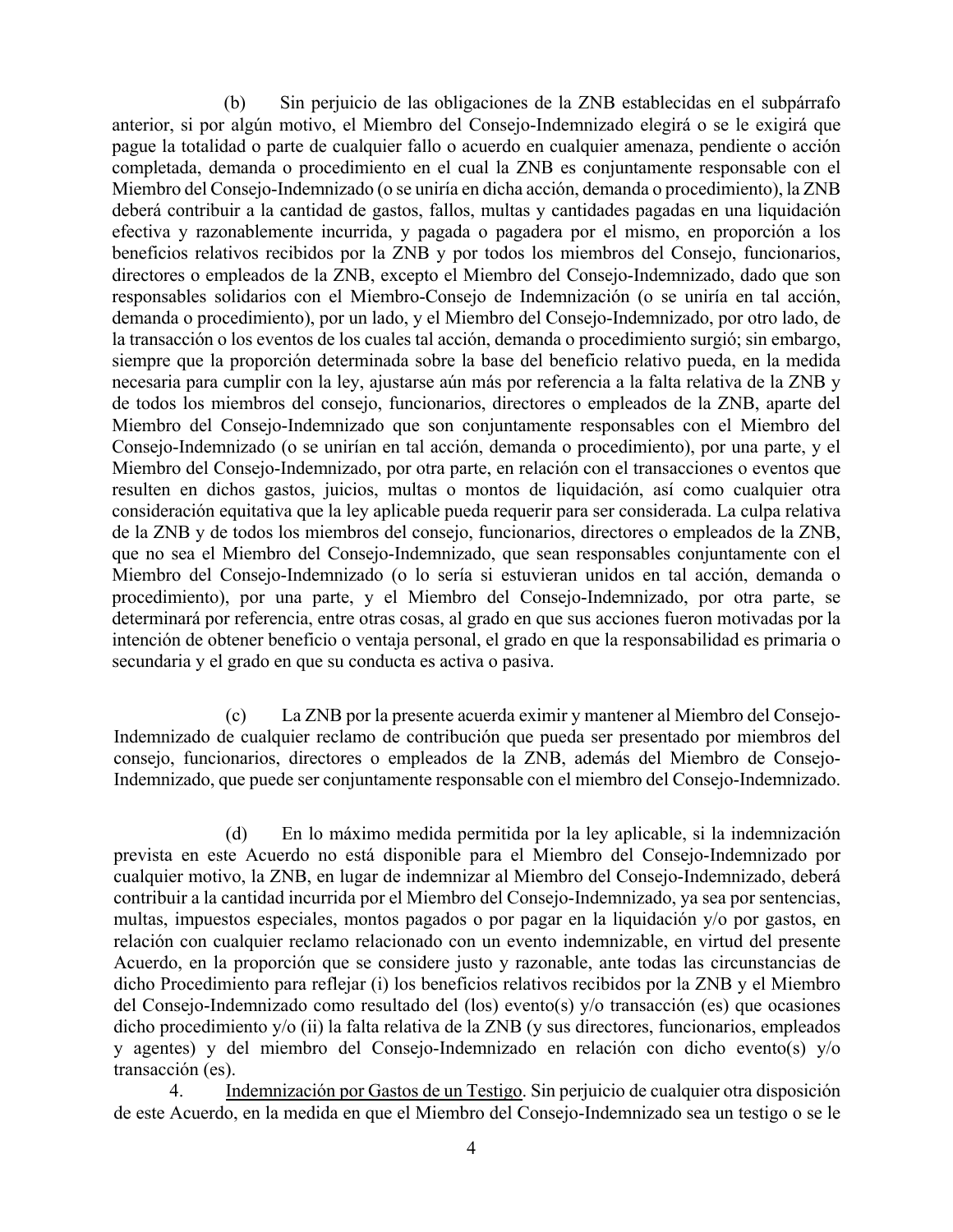solicite para responder a las solicitudes de investigación, en cualquier Procedimiento ante el cual el Miembro del Consejo-Indemnizado no es parte, se le indemnizará contra todos los gastos reales y razonablemente incurridos por él o en su nombre en relación con ellos.

5. Anticipo de Gastos. Salvo cualquier otra disposición de este Acuerdo, la ZNB deberá adelantar todos los Gastos incurridos por o en nombre del Miembro del Consejo-Indemnizado en relación con cualquier Procedimiento por razón de su status como Miembro del Consejo-Indemnizado dentro de los treinta (30) días posteriores a la recepción por parte de la ZNB de una declaración o declaraciones del primero, que solicite dicho anticipo o adelantos de vez en cuando, ya sea antes o después de la disposición final de dicho Procedimiento. Dicha declaración o declaraciones probarán razonablemente los Gastos incurridos por el Miembro del Consejo-Indemnizado, e incluirán o irán precedidos o acompañados por un compromiso por escrito por o en nombre del Miembro del Consejo-Indemnizado para reembolsar los Gastos anticipados si finalmente se determina que el Indemnizado no tiene derecho a serlo contra dichos gastos. Todos los anticipos y compromisos de reembolso conforme a esta Sección 5 no serán garantizados ni tendrán intereses.

6. Procedimientos y Presunciones para la Determinación del Derecho a la Indemnización. La intención de este Acuerdo es asegurar los derechos de indemnización de los miembros del Consejo, de forma que sean tan favorables como lo permita la ley que rige la ZNB. En consecuencia, las partes acuerdan que los siguientes procedimientos y presunciones se aplicarán en caso de cualquier pregunta sobre si el Miembro del Consejo-Indemnizado tiene derecho a una indemnización bajo este Acuerdo:

(a) Para obtener una indemnización conforme a este Acuerdo, el Miembro del Consejo-Indemnizado deberá presentar a la ZNB una solicitud por escrito, que incluya o adjuntar la documentación e información que esté razonablemente disponible para el Miembro del Consejo-Indemnizado y que sea razonablemente necesaria para determinar si y en qué medida el Miembro del Consejo-Indemnizado tiene derecho a indemnización. El Secretario de la ZNB, inmediatamente después de recibir la solicitud de indemnización, notificará por escrito al Secretario Técnico que el Miembro del Consejo-Indemnizado ha solicitado la indemnización. No obstante lo anterior, cualquier incumplimiento por parte del Miembro del Consejo-Indemnizado de realizar dicha solicitud a la ZNB, o de proporcionar dicha solicitud de manera oportuna, no eximirá a la ZNB de ninguna responsabilidad que pueda tener ante el Miembro del Consejo-Indemnizado a menos que, y en la medida en que tal fallo perjudique real y materialmente los intereses de la ZNB.

(b) A solicitud por escrito del Miembro del Consejo-Indemnizado para la indemnización, de conformidad con la primera oración de la Sección 6(a) del presente documento, una determinación con respecto al derecho del Miembro del Consejo-Indemnizado se hará en el caso específico por uno de los siguientes cuatro métodos, que serán elegidos por el Secretario Técnico (1) por mayoría de votos de los Miembros del Consejo, aunque sean inferiores a un quórum, (2) por un comité de Miembros desinteresados del Consejo designados por mayoría de votos del Consejo de Miembros desinteresados, aunque sean menos que el quórum mínimo, (3) si no hay miembros desinteresados del Consejo o si los miembros desinteresados del Consejo lo solicitan, por medio de un Asesor Legal Independiente en una opinión escrita al Secretario Técnico, una copia del cual se entregará al Miembro del Consejo-Indemnizado, o (4) si así lo indica el Secretario Técnico, por los terratenientes de la ZNB. A los fines del presente documento, los miembros desinteresados del Consejo son aquellos miembros del Consejo ZNB que no son parte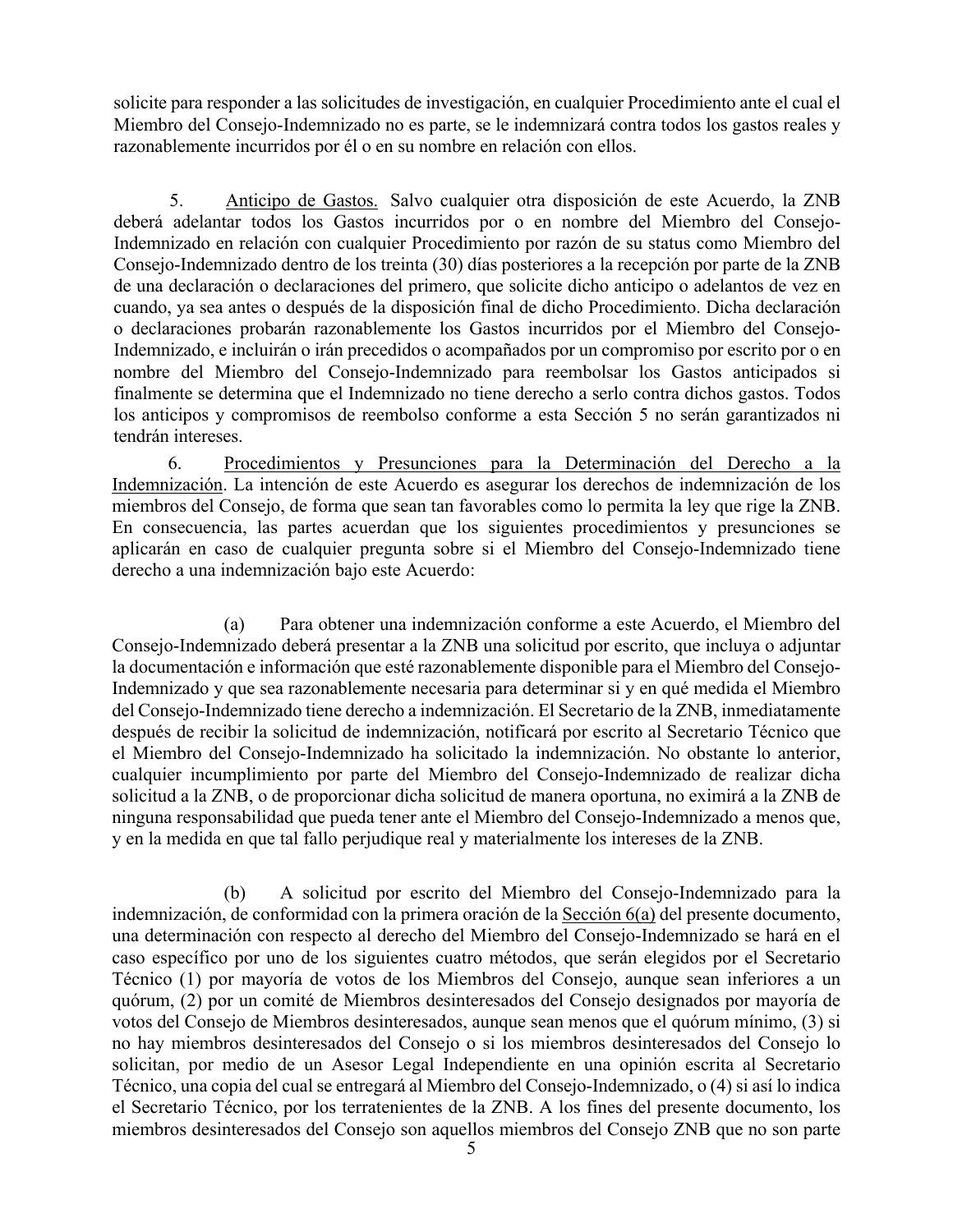de la acción, demanda o procedimiento respecto de los cuales el Miembro del Consejo Indemnizado solicita una indemnización.

(c) Si la determinación del derecho a la indemnización debe realizarla un Asesor Independiente de conformidad con la Sección 6(b) de este documento, el Asesor Independiente se seleccionará según lo dispuesto en esta Sección 6(c). El Asesor Independiente será seleccionado por el Secretario Técnico. El Miembro del Consejo Indemnizado podrá, dentro de los diez (10) días posteriores a la notificación de selección por escrito, entregar a la ZNB una objeción por escrito a dicha selección; siempre que, sin embargo, dicha objeción se pueda presentar solo sobre la base de que el Asesor Independiente así seleccionado no cumple con los requisitos de "**Asesor Legal Independiente**", tal como se define en la Sección 13 de este Acuerdo, y la objeción deberá establecer con particularidad la base fáctica de tal aserción. A falta de una objeción apropiada y oportuna, la persona así seleccionada actuará como Asesor Independiente. Si se hace y se fundamenta una objeción por escrito, el Asesor Independiente seleccionado no podrá actuar como Asesor independiente a menos que y hasta que se retire dicha objeción o un tribunal determine que dicha objeción carece de fundamento. Si, dentro de los veinte (20) días posteriores a la presentación por parte del Miembro del Consejo-Indemnizado de una solicitud por escrito de indemnización de conformidad con la Sección 6(a) de este documento, no se seleccionará ni se objetará a ningún Asesor Independiente, ya sea la ZNB o el Miembro del Consejo-Indemnizado puede solicitar al Tribunal de la ZNB u otro tribunal de jurisdicción competente que resuelva cualquier objeción que haya sido hecha por el Miembro del Consejo Indemnizado a la selección del Asesor Independiente de la ZNB y/o por el nombramiento como Asesor Independiente de una persona seleccionada por el tribunal o por la otra persona que el tribunal designe, y la persona con respecto a la cual se acuerdan todas las objeciones, o la persona así designada actuará como Asesor Independiente según la Sección 6(b) de este documento. La ZNB pagará todas y cada una de las tarifas y gastos razonables de los Asesores Independientes en los que incurra dicho Asesor Independiente en relación con la actuación conforme a la Sección 6(b) de este documento, y la ZNB pagará todas las tarifas y gastos razonables relacionados con los procedimientos de esta Sección 6(c), independientemente de la manera en que se seleccionó o designó a dicho Asesor independiente.

(d) Al tomar una determinación con respecto al derecho a indemnización en virtud del presente documento, la persona o personas o entidad que realice dicha determinación supondrá que el Miembro-Consejo de Indemnización tiene derecho a indemnización en virtud de este Acuerdo. Cualquier persona que busque superar esta presunción tendrá la carga de la prueba y la carga de la persuasión con evidencia clara y convincente. Ni el hecho de que la ZNB (incluido por sus miembros del Consejo o su Asesor Legal Independiente) haya tomado una decisión antes del comienzo de cualquier acción conforme a este Acuerdo que la indemnización sea adecuada en las circunstancias porque el Miembro del Consejo-Indemnizado ha cumplido con el estándar aplicable de conducta, ni una determinación real por parte de la ZNB (incluso por sus directores o Asesores legales Independientes) de que el Miembro-Consejo de Indemnización no ha cumplido con el estándar de conducta aplicable, será una defensa de la acción o creará una presunción de que el Miembro del Consejo Indemnizado no ha cumplido con el estándar de conducta aplicable.

(e) Se considerará que el Miembro del Consejo Indemnizado ha actuado de buena fe si la acción del Miembro del Consejo Indemnizado se basa en los registros o libros contables de las Operaciones Regulatorias (como se define más adelante), incluyendo sus status como miembros, o en la información suministrada a Miembro del Consejo-Indemnizado por los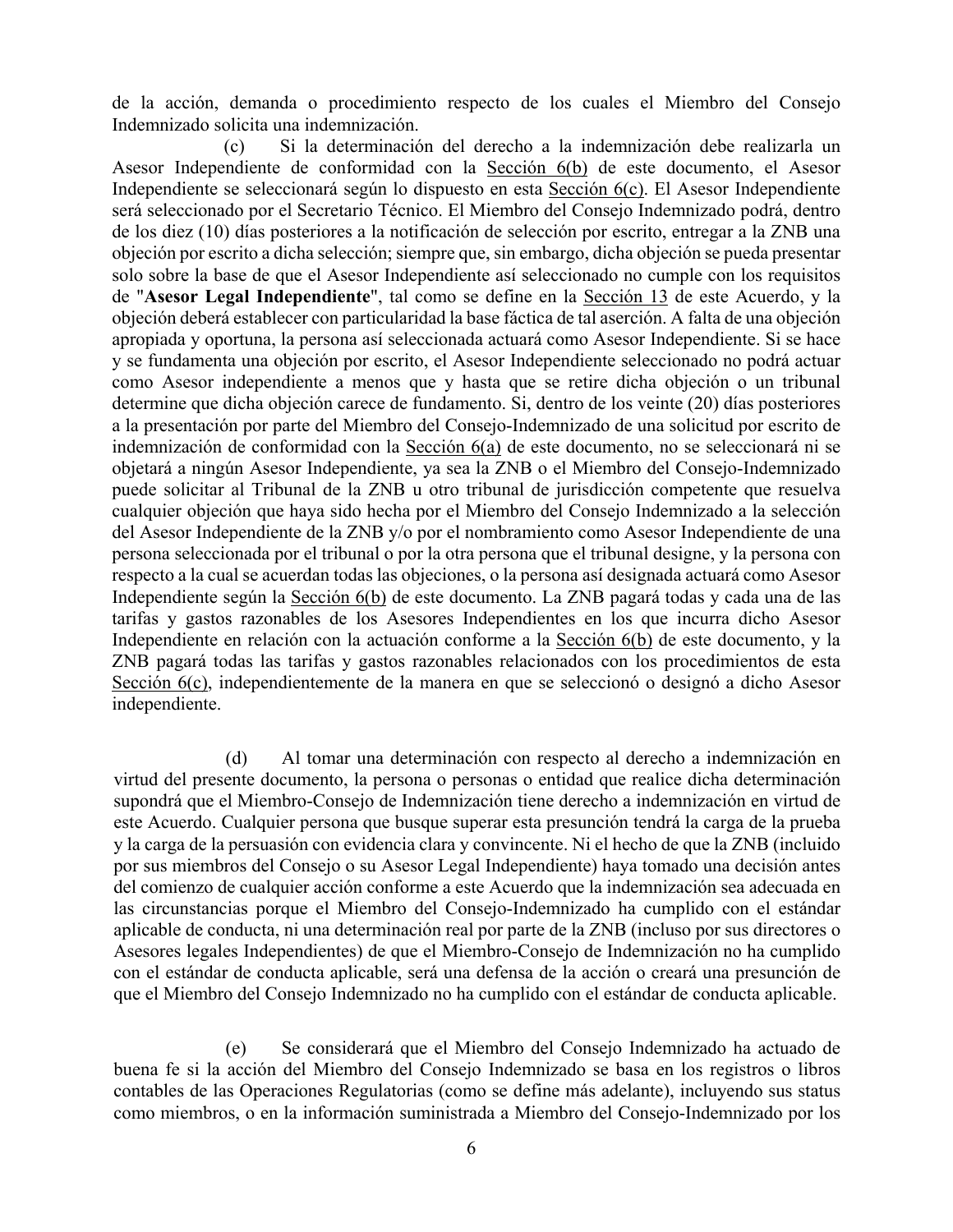oficiales de las Operaciones Regulatorias en el desempeño de sus funciones, o con el asesoramiento de los Asesores Legales para las Operaciones Regulatorias o sobre la información o los registros proporcionados o los informes presentados a las Operaciones Regulatorias por un contador público certificado independiente o por un perito de avalúos u otro experto seleccionado con cuidado razonable por las Operaciones Regulatorias. Además, el conocimiento y/o las acciones, o la falta de acción, de cualquier director, funcionario, agente o empleado de las Operaciones Regulatorias no se deben imputar al Miembro del Consejo-Indemnizado con el propósito de determinar el derecho a indemnización en virtud de este Acuerdo. Si se cumplen o no las disposiciones anteriores de esta Sección 6(e), en cualquier caso se presumirá que el Miembro del Consejo-Indemnizado ha actuado en todo momento de buena fe y de una manera que razonablemente cree que está o no en contra los mejores intereses de la ZNB. Cualquier persona que busque superar esta presunción tendrá la carga de la prueba y la carga de la persuasión con evidencia clara y convincente.

(f) Si la persona, las personas o la entidad facultada o seleccionada en virtud de la Sección 6 para determinar si el Miembro del Consejo-Indemnizado tiene derecho a una indemnización no habrá tomado una determinación dentro de los sesenta (60) días posteriores a la recepción por parte de la ZNB de la solicitud correspondiente, la determinación requerida del derecho a indemnización se considerará hecha y el Miembro del Consejo-Indemnizado tendrá derecho a dicha indemnización en ausencia de (i) una declaración errónea por parte del mismo de un hecho material, o la omisión de un hecho material necesario para hacerla no es engañosa, en relación con la solicitud de indemnización, o (ii) la prohibición de dicha indemnización en virtud de la ley aplicable; siempre que, sin embargo, dicho período de sesenta (60) días se pueda extender por un tiempo razonable, sin exceder los treinta (30) días adicionales, si la persona, personas o entidad que realiza dicha determinación con respecto al derecho a la indemnización de buena fe requiere ese tiempo adicional para obtener o evaluar la documentación y/o información relacionada con el mismo.

(g) El Miembro del Consejo-Indemnizado cooperará con la persona, personas o entidad que tome dicha determinación con respecto al derecho a Indemnización del Miembro del Consejo-Indemnizado, incluyendo la provisión a dicha persona, personas o entidad, a petición anticipada razonable, de cualquier documentación o información que no sea privilegiado o de otro modo protegido de la divulgación y que esté razonablemente disponible para el Miembro del Consejo-Indemnizado y razonablemente necesario para dicha determinación. Cualquier Asesor independiente, miembro del Secretario Técnico de la ZNB, actuará de manera razonable y de buena fe al tomar una decisión con respecto al derecho del Miembro del Consejo-Indemnizado a la indemnización en virtud del presente Acuerdo. Cualquier costo o gasto (incluidos los honorarios de los Asesores y los desembolsos) en que incurra el Miembro del Consejo-Indemnizado para cooperar con la persona, las personas o la entidad que realiza dicha determinación, correrá a cargo de la ZNB (independientemente de la determinación en cuanto al derecho del Miembro del Consejo-Indemnizado a indemnización) y la ZNB por este medio indemniza y acuerda mantener inofensivo al Miembro del Consejo-Indemnizado.

(h) La ZNB reconoce que un acuerdo u otra disposición que no sea un juicio final puede tener éxito si permite que una parte evite gastos, demoras, distracciones, interrupciones e incertidumbres. En el caso de que cualquier acción, reclamo o procedimiento en el que el Miembro del Consejo-Indemnizado sea parte, se resuelva de cualquier otra manera que no sea una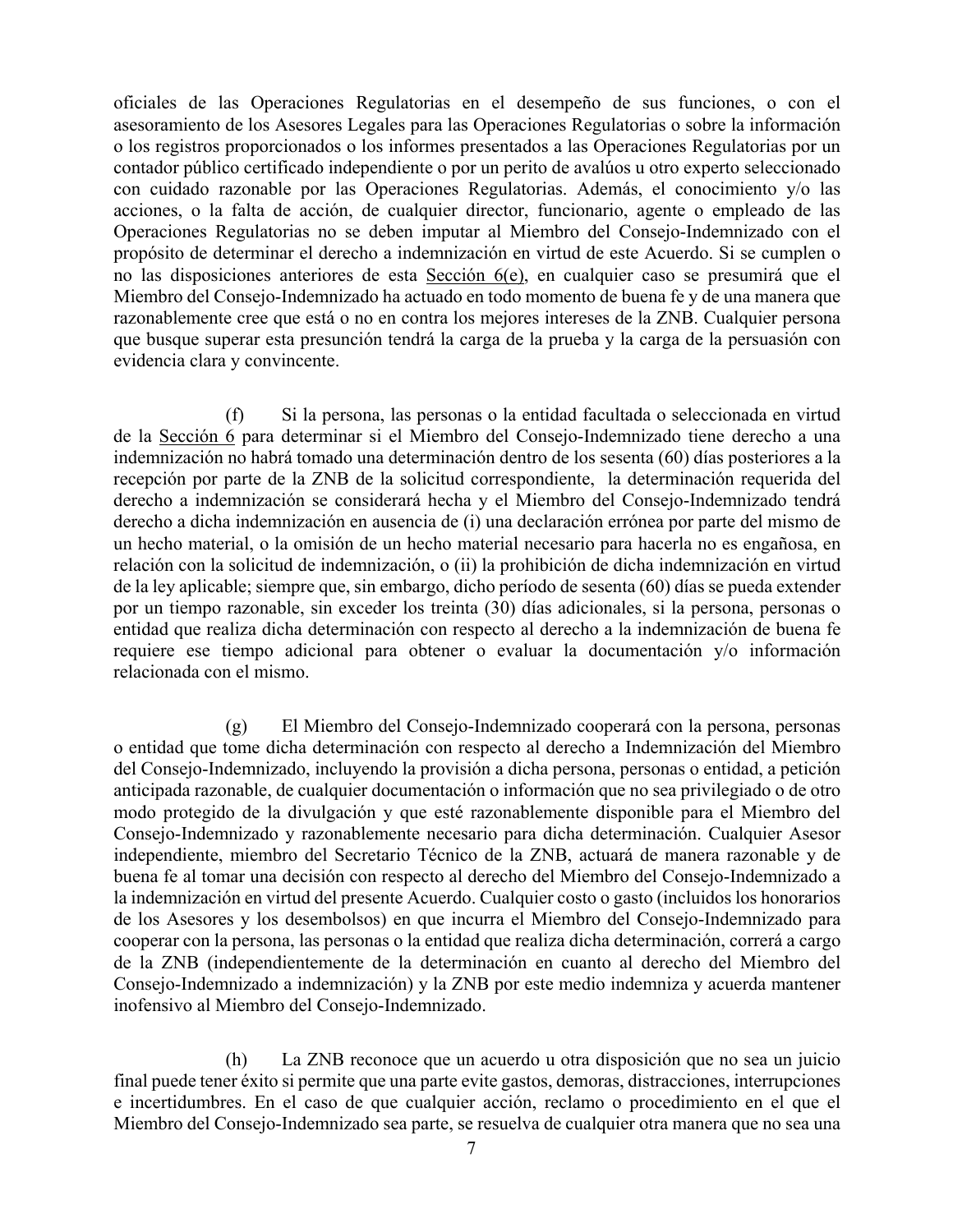sentencia adversa contra el Miembro del Consejo-Indemnizado (incluyendo, sin limitación, la solución de tal acción, reclamo o procedimiento con o sin pago de dinero u otra contraprestación) se presumirá que el Miembro del Consejo-Indemnizado ha tenido éxito en tal demanda o procedimiento. Cualquier persona que busque superar esta presunción tendrá la carga de la prueba y la carga de la persuasión con evidencia clara y convincente.

(i) La terminación de cualquier Procedimiento o de cualquier reclamo, asunto o asunto en el mismo, mediante fallo, orden, acuerdo o condena, o por motivo *nolo contendere* o su equivalente, no (excepto que se disponga expresamente en este Acuerdo) de por sí afecta negativamente el derecho del Miembro del Consejo-Indemnizado a indemnizar o crear una presunción de que el Miembro del Consejo-Indemnizado no actuó de buena fe y de una manera que razonablemente creyó que estaba o no en contra de los mejores intereses de la ZNB, o si con respecto a cualquier procedimiento penal, ese Miembro del Consejo-Indemnizado tenía motivos razonables para creer que su conducta era ilegal.

#### 7. Recursos del Miembro del Consejo-Indemnizado.

(a) En el caso de que (i) se tome una determinación de acuerdo con la Sección 6 de este Acuerdo de que el Miembro del Consejo-Indemnizado no tiene derecho a una indemnización en virtud de este Acuerdo, (ii) el adelanto de Gastos no se realice oportunamente de conformidad con la Sección 5 de este Acuerdo, (iii) no se determina el derecho a indemnización conforme a la Sección 6(b) de este Acuerdo dentro de los noventa (90) días posteriores a la recepción por parte del ZNB de la solicitud de indemnización, (iv) no se realiza el pago de la indemnización de conformidad con este Acuerdo dentro de los diez (10) días posteriores a la recepción por parte del ZNB de una solicitud por escrito para el mismo, o (v) el pago de la indemnización no se realiza dentro de los diez (10) días posteriores a la determinación que el Miembro del Consejo-Indemnizado tiene derecho a la indemnización, o tal determinación se considera que se ha realizado de conformidad con la Sección 6 de este Acuerdo, el Miembro del Consejo-Indemnizado tendrá derecho a una adjudicación en un tribunal apropiado de la ZNB, o en cualquier otro tribunal de la jurisdicción, sobre derecho del miembro del Consejo de Indemnización a dicha indemnización. El Miembro del Consejo-Indemnizado puede iniciar dicho procedimiento buscando una adjudicación dentro de los ciento ochenta (180) días posteriores a la fecha en que el Miembro del Consejo-Indemnizado primero tiene derecho a comenzar dicho procedimiento de conformidad con esta Sección 7 (a). La ZNB no se opondrá al derecho del Miembro del Consejo de Indemnización de buscar tal adjudicación

(b) En el caso de que se haya tomado una decisión, de conformidad con la Sección 6(b) de este Acuerdo de que el Miembro del Consejo-Indemnizado no tiene derecho a indemnización, cualquier procedimiento judicial iniciado de conformidad con esta Sección 7 se llevará a cabo en todos los aspectos como un juicio *de novo* sobre el fondo, y el Miembro del Consejo-Indemnizado no se verá perjudicado por la determinación adversa de la Sección 6(b).

(c) Si se ha tomado una determinación de conformidad con la Sección 6(b) de este Acuerdo de que el Miembro del Consejo-Indemnizado tiene derecho a indemnización, la ZNB estará obligada por dicha determinación en cualquier procedimiento judicial iniciado de conformidad con esta Sección 7, si no hay (i) una declaración equivocada por parte del Miembro del Consejo-Indemnizado de un hecho material, o una omisión de un hecho material necesario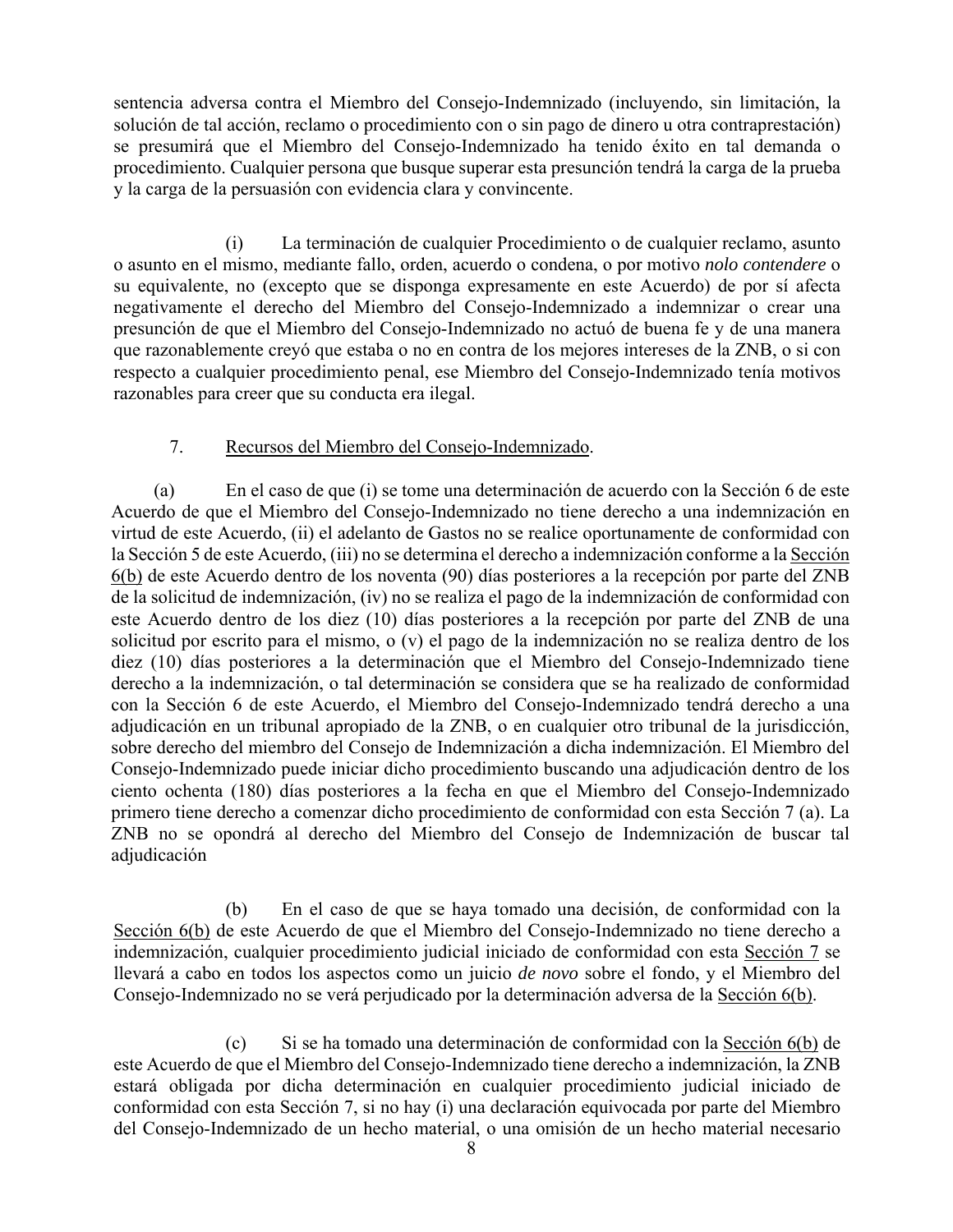para hacer que la declaración errónea del Miembro del Consejo-Indemnizado no sea materialmente engañosa en relación con la solicitud de indemnización, o (ii) la prohibición de dicha indemnización bajo la ley aplicable.

(d) En el caso de que el Miembro del Consejo-Indemnizado, de conformidad con esta Sección 7, solicite una adjudicación judicial de sus derechos en virtud de, o para recuperar daños y perjuicios por el incumplimiento de este Acuerdo, o para recuperar bajo cualquier seguro de responsabilidad de directores y funcionarios, independientemente de las políticas mantenidas por la ZNB, la ZNB pagará en su nombre, por adelantado, todos y cada uno de los gastos (de los tipos descritos en la definición de Gastos en la Sección 13 de este Acuerdo) que sean incurridos de manera razonable, si, finalmente, se determina que el miembro del Consejo-Indemnizado tiene derecho a dicha indemnización, adelanto de gastos o recuperación del seguro.

(e) La ZNB no podrá hacer valer en ningún procedimiento judicial iniciado de conformidad con esta Sección 7 que los procedimientos y presunciones de este Acuerdo no sean válidos, vinculantes y exigibles y deberán estipular en cualquier tribunal que la ZNB esté obligado por todas las disposiciones del presente Acuerdo. La ZNB deberá indemnizar al Miembro del Consejo-Indemnizado contra todos y cada uno de los Gastos y, si lo solicita el Miembro del Consejo-Indemnizado, deberá (dentro de los diez (10) días posteriores a la recepción por parte de la ZNB de una solicitud por escrito) por adelantado, en la medida en que no esté prohibido por Ley, tales gastos para el Miembro del Consejo-Indemnizado, en los que incurra el mismo, en relación con cualquier acción presentada por el Miembro del Consejo-Indemnizado para la indemnización o adelanto de los Gastos de la ZNB en virtud del presente Acuerdo o bajo la responsabilidad de los directores y funcionarios de las pólizas de seguro mantenidas por la ZNB, independientemente de si se determina que el miembro del Consejo-Indemnizado en última instancia tiene derecho a dicha indemnización, adelanto de gastos o recuperación del seguro, según sea el caso

(f) Sin perjuicio de lo dispuesto en este Acuerdo en contrario, no se requerirá que se tome ninguna decisión sobre el derecho a la indemnización conforme a este Acuerdo antes de la disposición final del Proceso.

### 8. No-Exclusividad; Derecho de Supervivencia; Seguro; Primacía de Indemnización; Subrogación.

(a) Los derechos de indemnización, según lo estipulado en este Acuerdo, no se considerarán exclusivos de ningún otro derecho al cual el Miembro del Consejo-Indemnizado pueda tener derecho en cualquier momento según la ley aplicable, los Estatutos, los artículos Constitutivos, o cualquier acuerdo, regulación, o resolución de la ZNB, o de otra manera. Ninguna enmienda, alteración o derogación de este Acuerdo o de cualquier disposición del mismo limitará o restringirá cualquier derecho del Miembro del Consejo-Indemnizado, en virtud de este Acuerdo con respecto a cualquier acción tomada u omitida por dicho Miembro del Consejo-Indemnizado en su status como miembro de la ZNB antes de dicha modificación, alteración o derogación. En la medida en que un cambio en la ley, ya sea por ley o por decisión judicial, permita una indemnización mayor a la que se otorgaría actualmente en virtud de este Acuerdo, la intención de las partes, es que el Miembro del Consejo-Indemnizado goce las mayores ventajas de este Acuerdo, proporcionado por tal cambio. Ningún derecho o recurso aquí conferido tiene la intención de ser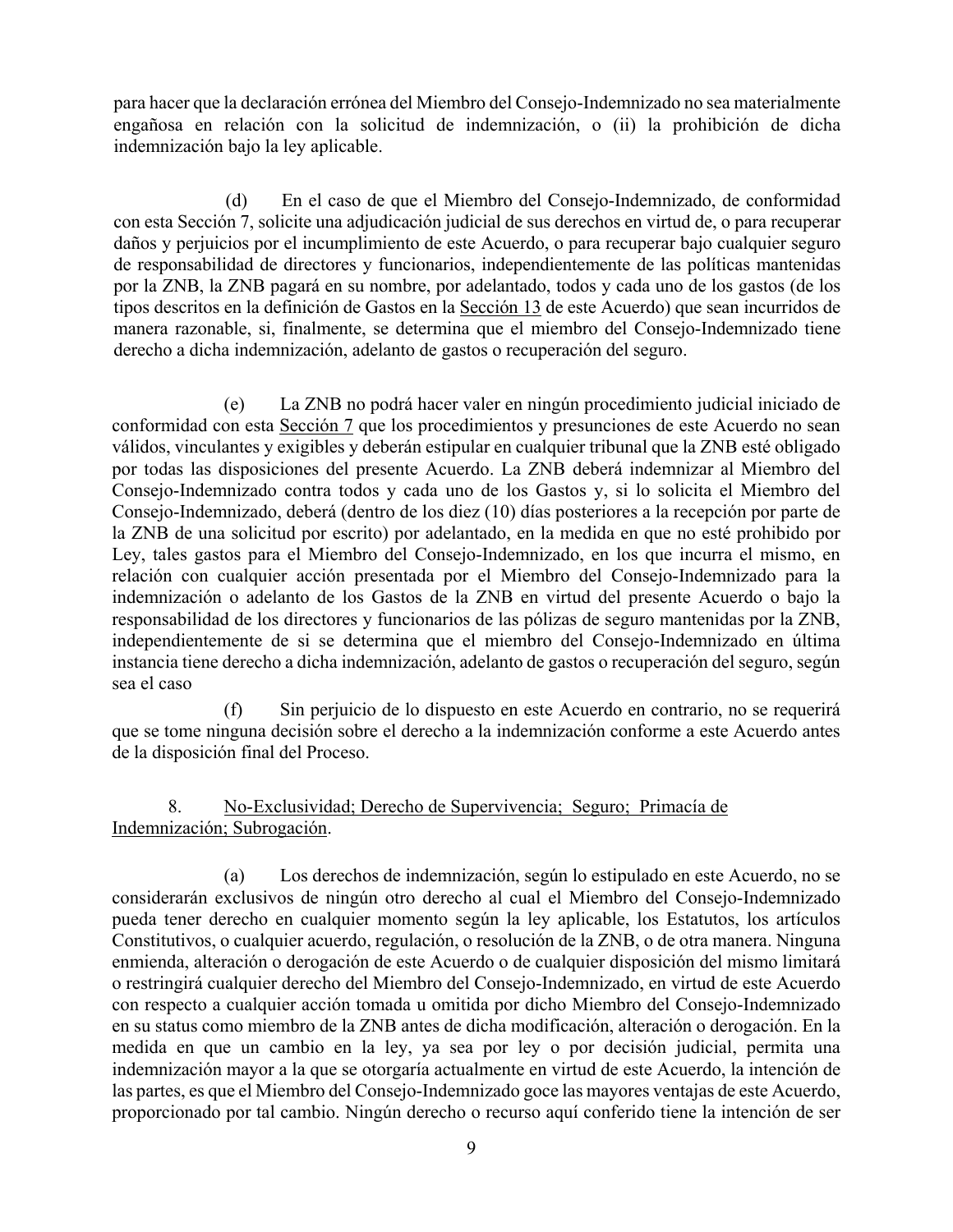exclusivo de cualquier otro derecho o recurso, y cualquier otro derecho y recurso será acumulativo de cualquier otro derecho y recurso dado a continuación o ahora o en lo sucesivo que exista por ley o equidad. La aseveración o el empleo de cualquier derecho o remedio en virtud del presente, o de otro modo, no impedirá la aseveración o el empleo concurrente de cualquier otro derecho o remedio.

(b) En la medida en que la ZNB mantenga una póliza de seguro o pólizas de seguro de responsabilidad civil para los concejales, directores, funcionarios, empleados o agentes o fiduciarios de la ZNB o de cualquier otro organismo gubernamental, corporación, sociedad, empresa conjunta, fideicomiso, el plan de beneficios para el empleado u otra empresa a la que dicha persona preste servicios a solicitud de la ZNB, el Miembro del Consejo-Indemnizado estará cubierto por dicha política o políticas, de acuerdo con sus términos o sus términos hasta el máximo de la cobertura disponible para cualquier director, consejo miembro, funcionario, empleado, agente o fiduciario bajo dicha política o políticas. Si, al momento de recibir un aviso de una reclamación conforme a los términos del presente documento, la ZNB tiene un seguro de responsabilidad de directores y funcionarios vigente, la ZNB deberá notificar de inmediato el inicio de dicho procedimiento a los aseguradores de acuerdo con los procedimientos establecidos en las respectivas políticas. Posteriormente, la ZNB tomará todas las medidas necesarias o deseables para hacer que dichos aseguradores paguen, en nombre del Miembro del Consejo-Indemnizado, todos los montos pagaderos como resultado de dicho procedimiento de acuerdo con los términos de dichas pólizas.

9. Excepción al Derecho de Indemnización. A pesar de cualquier disposición en este Acuerdo, la ZNB no estará obligado bajo este Acuerdo a otorgar ninguna indemnización en relación con cualquier reclamación formulada contra el Miembro del Consejo-Indemnizado:

(a) por el cual se ha efectuado realmente el pago a o en nombre del Miembro del Consejo-Indemnizado bajo cualquier póliza de seguro u otra disposición de indemnización, excepto con respecto a cualquier exceso más allá del monto pagado en virtud de cualquier póliza de seguro u otra disposición de indemnización; o

(b) en relación con cualquier procedimiento (o cualquier parte de cualquier procedimiento) iniciado por el miembro de consejo del Consejo, incluyendo cualquier procedimiento (o cualquier parte de cualquier procedimiento) iniciado por el miembro del consejo de pago contra la ZNB o sus miembros del consejo, directores, funcionarios, empleados u otros Miembro del Consejo-Indemnizado, a menos que (i) el Secretario Técnico autorizara el Proceso (o cualquier parte de cualquier Proceso) antes de su inicio, o (ii) la ZNB otorgue la indemnización, a su entera discreción, de conformidad con los poderes conferidos en la ZNB bajo la ley aplicable.

10. Duración del Acuerdo. Todos los acuerdos y obligaciones de la ZNB contenidos en este documento continuarán durante el período que el Miembro del Consejo-Indemnizado es un miembro del consejo, funcionario o director de la ZNB (o está prestando servicios a pedido de la ZNB como miembro del consejo, director, funcionario, empleado o agente de otra corporación, sociedad, empresa conjunta, fideicomiso u otro organismo o empresa gubernamental) y continuará en lo sucesivo siempre y cuando el Miembro del Consejo-Indemnizado esté sujeto a cualquier procedimiento (o cualquier procedimiento iniciado conforme a la Sección 7 de este documento) por motivo de su status como miembro de ZNB, ya sea que esté actuando o sirviendo en tal capacidad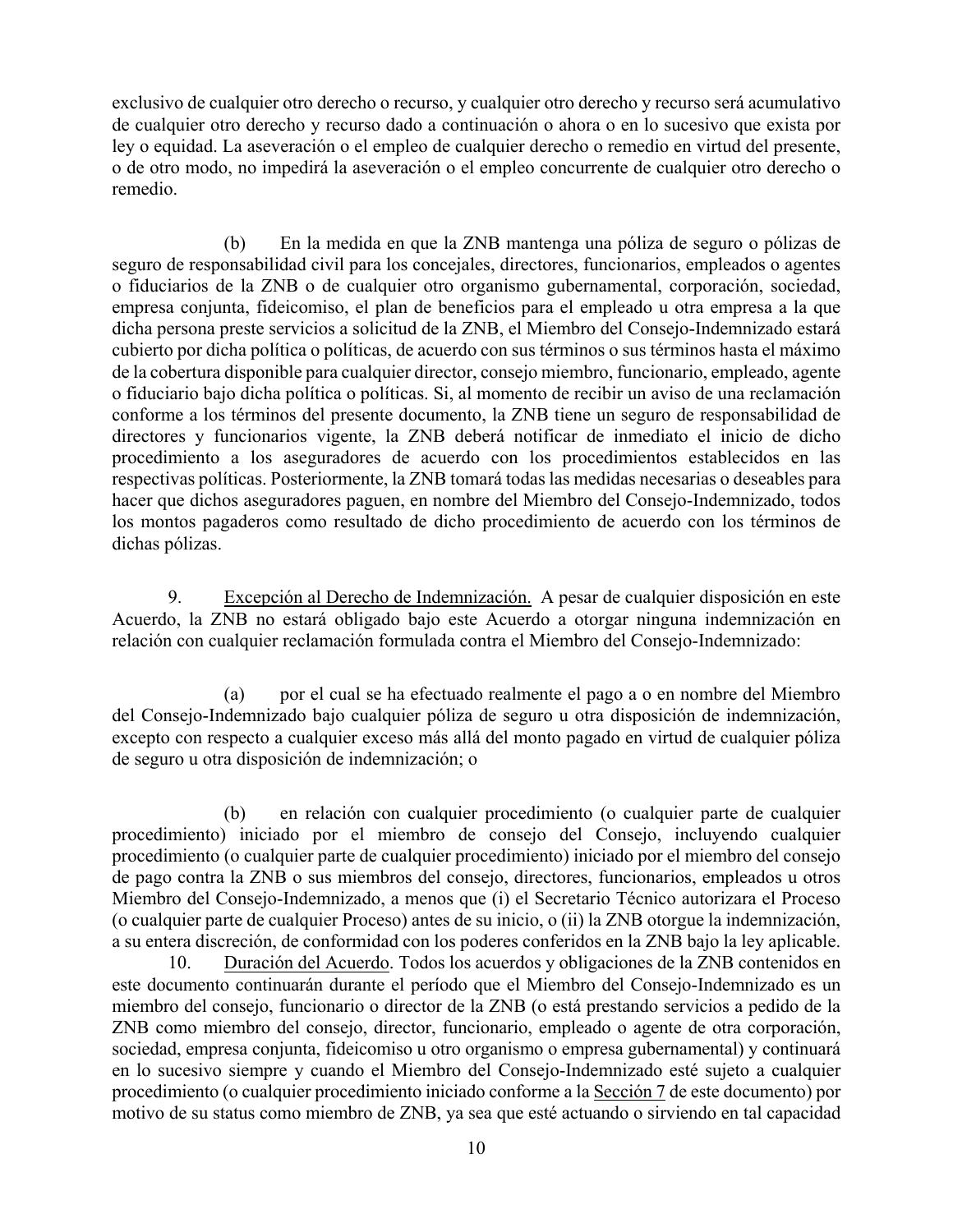en el momento en que incurra en cualquier responsabilidad o gasto por el cual se pueda proporcionar una indemnización en virtud de este Acuerdo. El presente Acuerdo será vinculante y se aplicará en beneficio de las partes y sus respectivos sucesores (incluido cualquier sucesor directo o indirecto mediante la compra, fusión, consolidación o de otro modo para la totalidad o la totalidad de los negocios o activos de la Compañía). ZNB), cesionarios, cónyuges, herederos, ejecutores y representantes personales y legales.

11. Seguridad. En la medida en que lo soliciten el Miembro del Consejo-Indemnizado y el Secretario Técnico, la ZNB puede en cualquier momento y de vez en cuando brindar seguridad a los Miembro del Consejo-Indemnizado por las obligaciones de la ZNB que figuran a continuación a través de una línea de crédito bancaria irrevocable, fideicomiso financiado u otra garantía. Cualquier garantía de este tipo, una vez que se haya otorgado al Miembro del Consejo-Indemnizado, no puede ser revocada o liberada sin el consentimiento previo por escrito del Miembro del Consejo-Indemnizado.

#### 12. Cumplimiento.

(a) La ZNB confirma y acepta expresamente que ha celebrado este Acuerdo y asume las obligaciones que se le imponen por este medio a fin de inducir al Miembro del Consejo-Indemnizado a desempeñarse como funcionario o director de la ZNB, y la ZNB reconoce que el Miembro del Consejo-Indemnizado confía en este Acuerdo como oficial o director de la ZNB.

(b) El presente Acuerdo constituye el acuerdo completo entre las partes del presente documento con respecto al tema que aquí se expone y reemplaza todos los acuerdos y entendimientos anteriores, orales, escritos e implícitos, entre las partes del presente documento con respecto al tema objeto del presente documento.

(c) La ZNB no solicitará a un tribunal, ni aceptará, una "orden de restricción" que tendría el efecto de prohibir o limitar los derechos del Miembro del Consejo-Indemnizado para recibir adelantos de gastos en virtud de este Acuerdo

#### 13. Definiciones. Para los propósitos de este Acuerdo:

(a) "**Status como Miembro de la ZNB**" describe el status como miembro de una persona que es o fue miembro del consejo, director, funcionario, empleado, agente o fiduciario de la ZNB o de cualquier otro organismo gubernamental, corporación, sociedad, empresa conjunta, fideicomiso, plan de beneficios para empleados u otro Empresa que dicha persona está o estaba prestando servicios a petición expresa por escrito de la ZNB.

(b) "**Miembro Desinteresado del Consejo**" se refiere s un miembro del consejo de la ZNB que no es ni fue parte en el procedimiento con respecto al cual el Miembro del Consejo-Indemnizado solicita una indemnización.

(c) "**Operaciones Regulatorias"** se refieren a las operaciones de la ZNB y cualquier otro organismo gubernamental, corporación, sociedad conjunta, fideicomiso, fideicomiso, plan de beneficios para el empleado u otra empresa a la que el Miembro del Consejo-Indemnizado esté prestando servicios a la solicitud expresa por escrito de la ZNB como director, oficial, empleado, agente o fiduciario.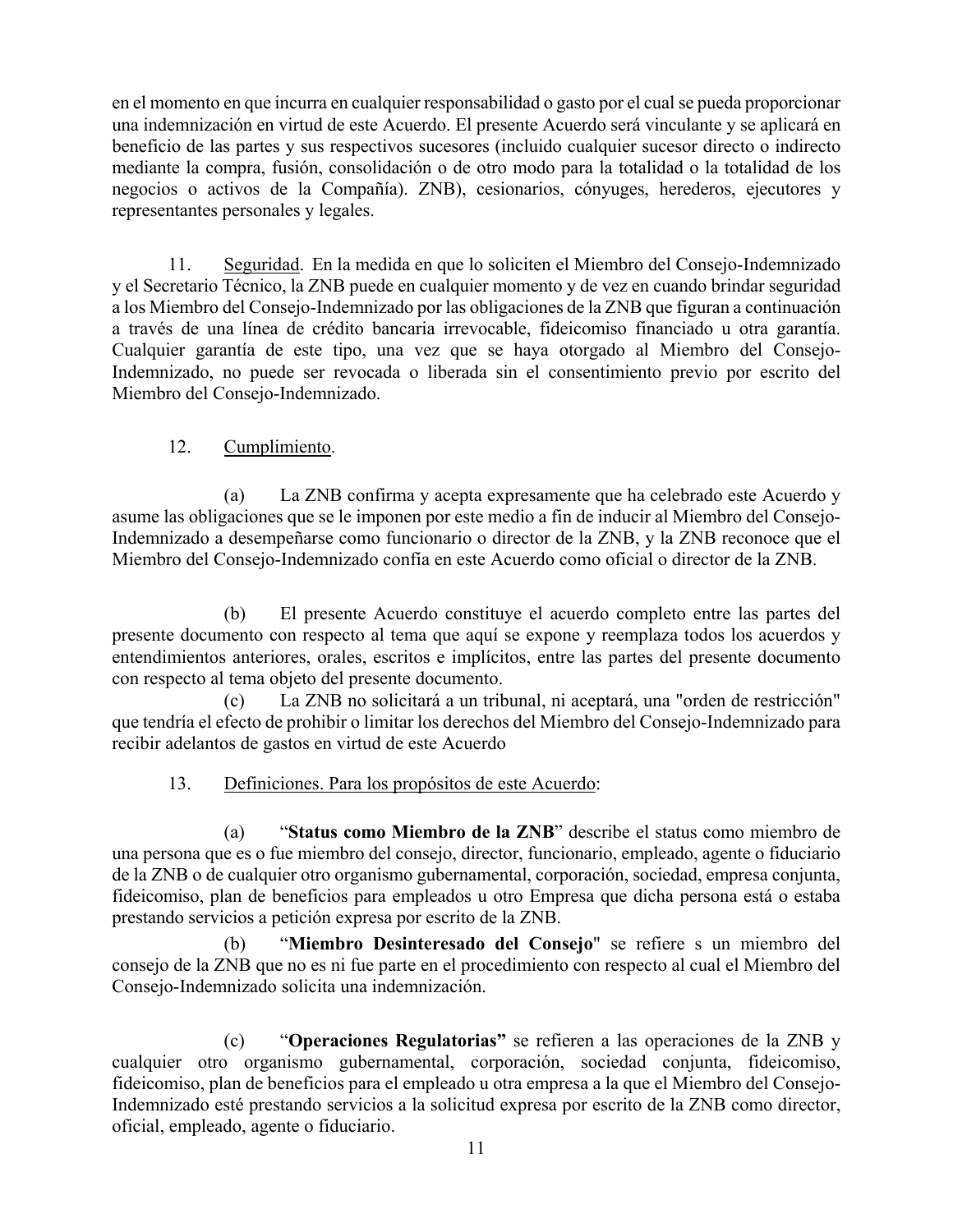(d) **"Gastos"** incluirá todos los honorarios razonables de Asesores, retenedores, costos judiciales, costos de transcripción, honorarios de expertos, honorarios de testigos, gastos de viaje, costos de duplicación, impresión y encuadernación, cargos telefónicos, franqueo, honorarios del servicio de entrega y todos los demás desembolsos o gastos de los tipos en los que se incurre habitualmente en relación con el enjuiciamiento, la defensa, la preparación para procesar o defender, la investigación, la participación o el hecho de ser testigos de un procedimiento, o responder u objetar una solicitud de descubrimiento en cualquier proceso . Los gastos también incluirán los gastos incurridos en relación con cualquier apelación que resulte de cualquier procedimiento, incluidos, entre otros, la prima, la garantía y otros costos relacionados con cualquier fianza de costo, se sustituye como fianza u otro bono de apelación o su equivalente. Los gastos, sin embargo, no incluirán los montos pagados en liquidación por el Miembro del Consejo-Indemnizado o el monto de las sentencias o multas en contra del Miembro del Consejo-Indemnizado.

(e) "**Asesor Legal Independiente"** significa una firma de Asesores, o un miembro de una firma de Asesores, que tiene experiencia en asuntos de derecho de sociedades y que actualmente no tiene impedimento alguno en los últimos cinco años para representar (i) a la ZNB o al Miembro del Consejo-Indemnizado en cualquier asunto material a cualquiera de las partes (excepto con respecto a asuntos relacionados con el Miembro del Consejo-Indemnizado en virtud del presente Acuerdo, o de otro Miembro del Consejo-Indemnizado en virtud de acuerdos de indemnización similares), o (ii) cualquier otra parte en el Proceso que dé lugar a un reclamo de indemnización en virtud del presente documento. No obstante lo anterior, el término "Asesor Legal Independiente" no incluirá a ninguna persona que, según los estándares de conducta profesional vigentes en ese momento, tenga un conflicto de intereses al representar a la ZNB o al Miembro del Consejo-Indemnizado en una acción para determinar los derechos de indemnización en virtud del presente Acuerdo. La ZNB se compromete a pagar los honorarios razonables del Asesor Independiente mencionado anteriormente e indemnizará completamente a dichos Asesores contra todos y cada uno de los Gastos, reclamaciones, responsabilidades y daños que surjan de o estén relacionados con este Acuerdo o su compromiso de conformidad con el presente.

(f) El "**Procedimiento"** incluye cualquier acción, demanda, arbitraje, mecanismo alternativo de resolución de disputas, investigación, consulta, audiencia administrativa o cualquier otro procedimiento real, amenazado o completado, ya sea presentado ante la ZNB o de otra manera en cualquier procedimiento civil, penal, administrativo o de investigación, en el que el Miembro del Consejo-Indemnizado participó o está involucrado como parte o de otra manera, en razón de su status como miembro de ZNB, por cualquier acción tomada por él o de cualquier inacción en su parte mientras actúa en su status como miembro ZNB; en cada caso, ya sea que actúe o sirva o no en tal capacidad en el momento en que se incurra en cualquier responsabilidad o gasto por el cual se pueda proporcionar una indemnización en virtud de este Acuerdo; incluyendo uno pendiente en o antes de la fecha de este Acuerdo, pero excluyendo uno iniciado por un Miembro del Consejo-Indemnizado, de conformidad con la Sección 7 de este Acuerdo para hacer cumplir sus derechos en virtud del mismo.

14. Divisibilidad. La invalidez o inaplicabilidad de cualquier disposición de este documento no afectará de ninguna manera la validez o exigibilidad de cualquier otra disposición. Además, la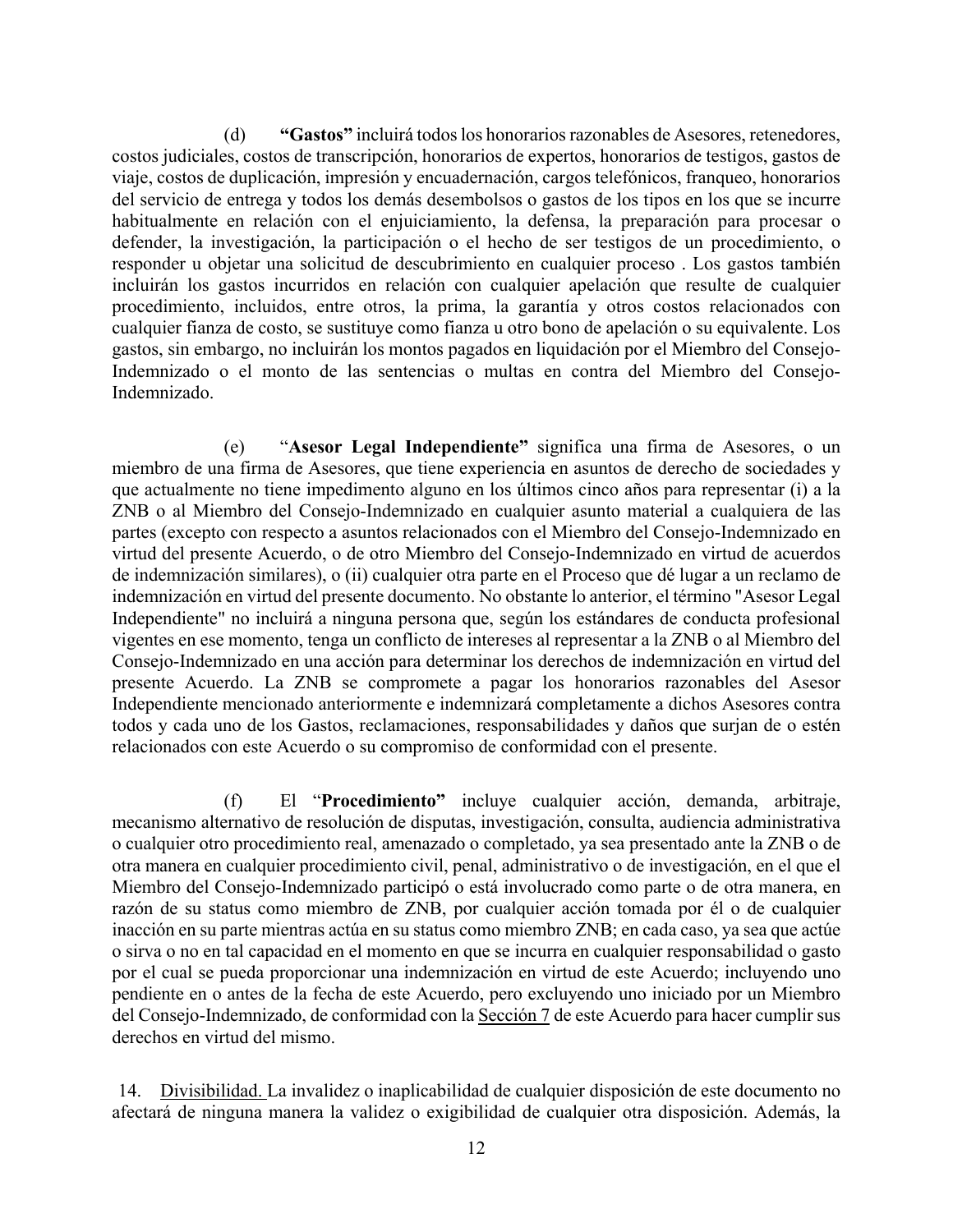nulidad o la inaplicabilidad de cualquier disposición del presente documento, ya sea para el Miembro del Consejo-Indemnizado o para la Selección de Entidad Privada, no afectará de ninguna manera la validez o exigibilidad de cualquier disposición del presente en cuanto al otro. Sin limitar la generalidad de lo anterior, este Acuerdo tiene por objeto conferir los derechos de indemnización de los Miembros de Consejo y de la Entidad Privada Seleccionadora en la máxima medida permitida por las leyes aplicables. En el caso de que alguna disposición del presente documento entre en conflicto con cualquier ley aplicable, dicha disposición se considerará modificada, de conformidad con la intención antes mencionada, en la medida necesaria para resolver dicho conflicto.

15. Modificación y Renuncia. Ningún suplemento, modificación, rescisión o modificación de este Acuerdo será vinculante, a menos que sea ejecutado por escrito por ambas partes. Ninguna renuncia de cualquiera de las disposiciones de este Acuerdo se considerará o constituirá una renuncia de cualquier otra disposición de este documento (sea o no similar) ni dicha renuncia constituirá una renuncia continua.

16. Aviso del Miembro del Consejo-Indemnizado. El Miembro del Consejo-Indemnizado acuerda notificar a la ZNB por escrito al recibir una citación, queja, imputación, información u otro documento relacionado con cualquier procedimiento o asunto que pueda estar sujeto a la indemnización que se cubre a continuación. El hecho de no notificarlo a la ZNB no eximirá a la ZNB de ninguna obligación que pueda tener para con el Miembro del Consejo-Indemnizado, en virtud del presente Acuerdo o de otro modo, salvo y solo en la medida en que dicho fallo o demora perjudique sustancialmente a la ZNB.

17. Avisos. Todas las notificaciones y otras comunicaciones enviadas o realizadas de conformidad con este Acuerdo se harán por escrito y se considerarán efectivamente entregadas (a) en el momento de la entrega personal a la parte a ser notificada, (b) cuando se envíen por correo electrónico o fax confirmados si se envían durante el horario normal, en las horas de trabajo del destinatario, y si no se confirma así, al día hábil siguiente, (c) cinco (5) días después de haber sido enviado por correo certificado, con su recibo de devolución, franqueo pagado, o (d) un (1) día después del depósito en un servicio de mensajería nocturno reconocido a nivel nacional, especificando la entrega al día siguiente, con una verificación escrita del recibo. Todas las comunicaciones serán enviadas.:

(a) Al Miembro del Consejo-Indemnizado en la dirección que figura a continuación, Firma del Miembro del Consejo-Indemnizado.

(b) A la ZNB al: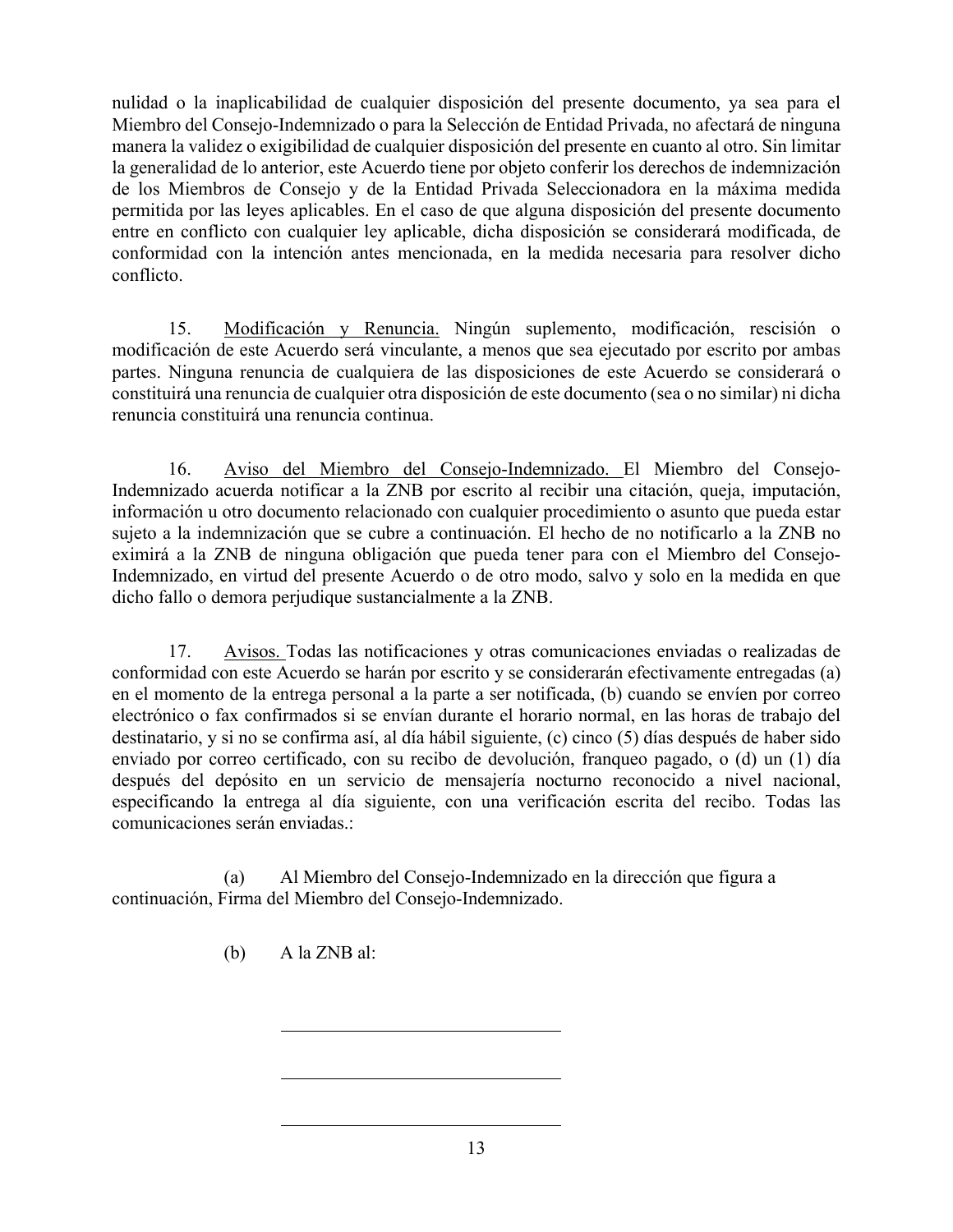Atte:

o a cualquier otra dirección que haya sido proporcionada al Miembro del Consejo-Indemnizado por la ZNB o viceversa, según sea el caso.

18. Ejemplares. Este Acuerdo puede ser firmado en dos (2) o más ejemplares, cada una de las cuales se considerará un original, pero todos constituirán el mismo instrumento. Los ejemplares pueden enviarse por fax, correo electrónico (incluyendo pdf o cualquier firma electrónica que cumpla con la Ley Federal de ESIGN de los Status como miembros Unidos de 2000, por ejemplo, como www.docusign.com) o cualquier otro método de transmisión y cualquier ejemplar así entregado se considerará debida y válidamente entregado y efectivo para todos los fines.

19. Encabezamientos. Los encabezados de los párrafos de este Acuerdo se insertan solo por conveniencia y no se considerarán parte de este Acuerdo ni afectarán su construcción.

20. Ley Aplicable y Consentimiento de la Jurisdicción. El presente Acuerdo y las relaciones legales entre las partes se regirán e interpretarán y aplicarán de conformidad con las leyes de la ZNB, sin tener en cuenta sus normas de conflicto de leyes o, de lo contrario, de Washington, DC, Status como miembros Unidos, según la opción del Miembro del Consejo-Indemnizado. La ZNB y el Miembro del Consejo-Indemnizado, por este medio, de manera irrevocable e incondicional (i) acuerdan que cualquier acción o procedimiento que surja de o en relación con este Acuerdo se presentará solo ante el Tribunal de la ZNB (el "**Tribunal de la ZNB**"), y no en cualquier otro tribunal estatal o federal en los Status como miembros Unidos de América o cualquier tribunal en cualquier otro país, (ii) consiente a someterse a la jurisdicción exclusiva del Tribunal de la ZNB para los fines de cualquier acción o procedimiento que surja de o en conexión con este Acuerdo, (iii) renuncia a cualquier objeción a la colocación de la sede de cualquier acción o procedimiento en el Tribunal de la ZNB, y (iv) renuncia, y acepta no abogar ni hacer, cualquier reclamo de que tal acción o procedimiento se haya iniciado en la ZNB El tribunal ha sido llevado en un foro impropio o inconveniente.

#### *SIGUE PÁGINA DE FIRMAS*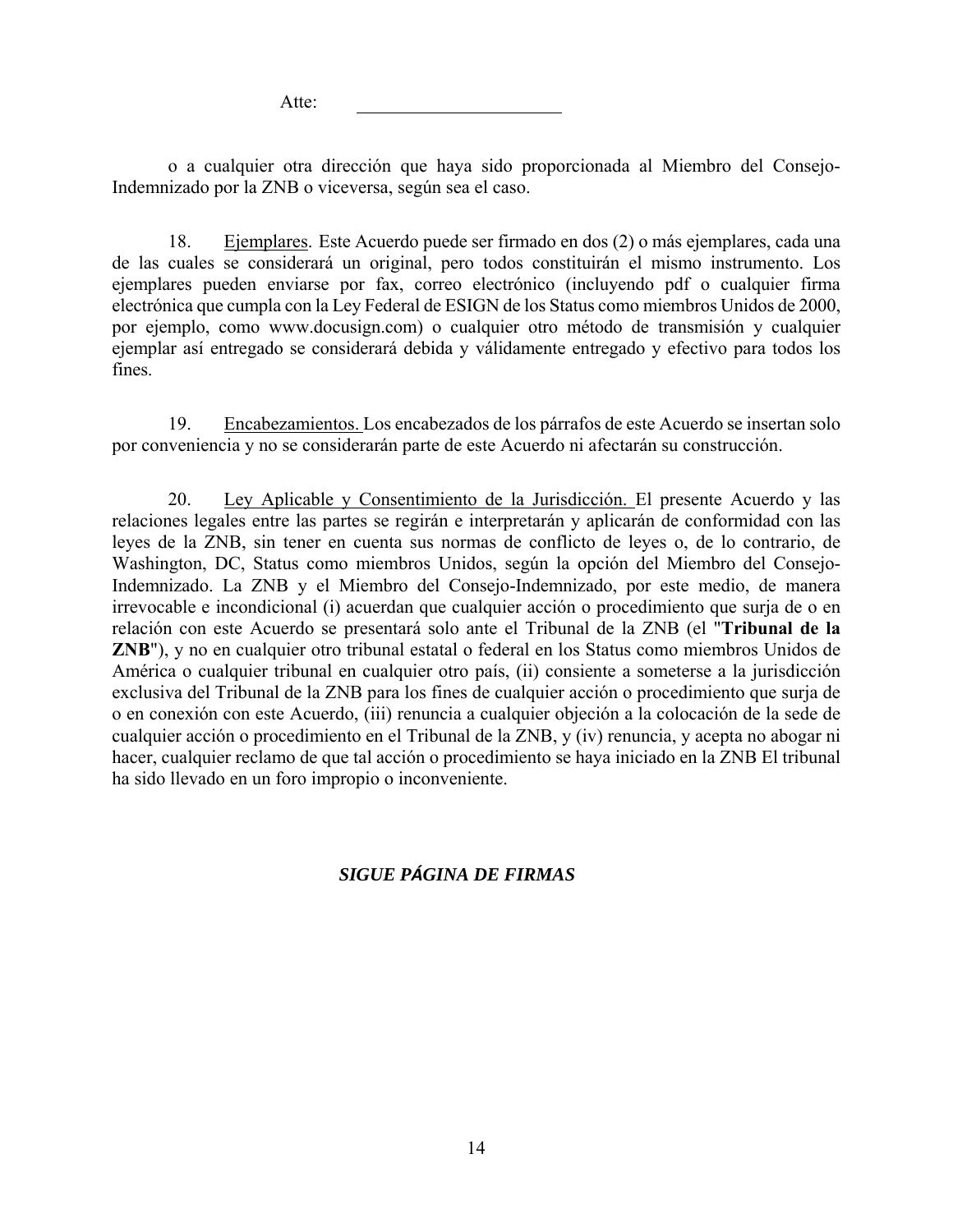EN TESTIMONIO DE LO CUAL, las partes han llevado a cabo este Acuerdo de Indemnización a partir del día y año indicados anteriormente.

#### **ZNB**

Por: Nombre: Tristan Mason Monterroso Posición: Secretario Técnico

#### **MIEMBRO DEL CONSEJO-INDEMNIZADO**

Nombre:

Dirección: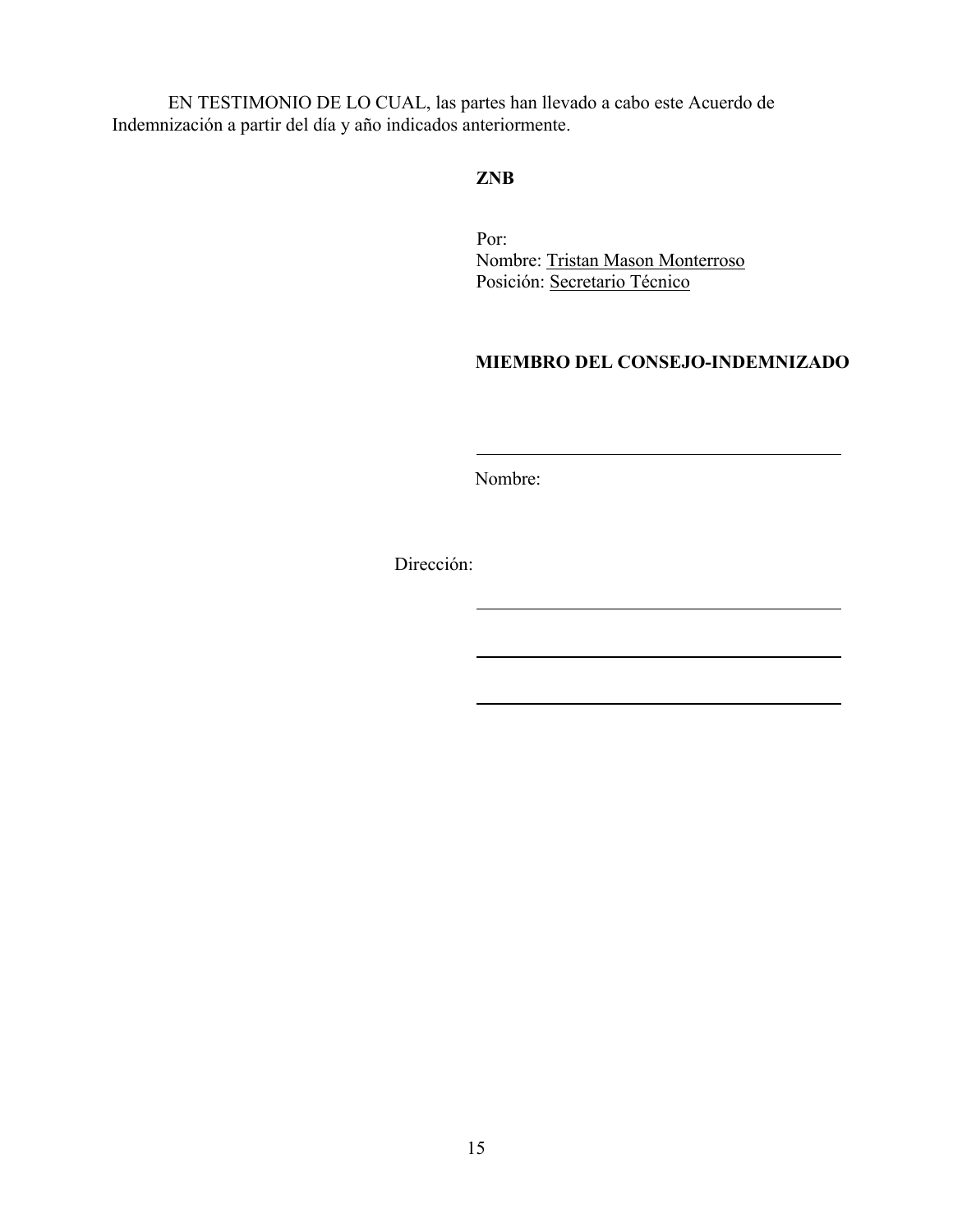# URGENT RESOLUTION APPROVING TAX AUTHORITY

Adobe Sign Document History 12/09/2018

Created: 12/08/2018 Status: Signed

By: Nicholas Dranias (ndranias@ndlawpolicy.com) Transaction ID: CBJCHBCAABAAXwmjkN8LEf9Aka34nXujpDZqQjbkGHob

# "URGENT RESOLUTION APPROVING TAX AUTHORITY" Hist ory

- $\Box$  Document created by Nicholas Dranias (ndranias@ndlawpolicy.com) 12/08/2018 - 5:42:44 PM MST- IP address: 71.223.35.165
- Document emailed to Tristan Monterroso (tristan@zedenorthbay.org) for signature 12/08/2018 - 5:44:09 PM MST
- Document emailed to Erick A. Brimemn (ebrimen@newaycapital.com) for signature 12/08/2018 - 5:44:09 PM MST
- Document emailed to Rodrigo Quercia (rquercia@newaycapital.com) for signature 12/08/2018 - 5:44:09 PM MST
- **E** Document emailed to Oliver Porter (oliverporter1@comcast.net) for signature 12/08/2018 - 5:44:09 PM MST
- Document emailed to Titus Gebel (tgebel@newaycapital.com) for signature 12/08/2018 - 5:44:09 PM MST
- Document emailed to Gabriel Delgado Ayau (gdelgado@newaycapital.com) for signature 12/08/2018 - 5:44:09 PM MST
- $\Box$  Document viewed by Erick A. Brimemn (ebrimen@newaycapital.com) 12/08/2018 - 5:58:53 PM MST- IP address: 66.102.8.92
- **D** Document viewed by Gabriel Delgado Ayau (gdelgado@newaycapital.com) 12/08/2018 - 7:56:35 PM MST- IP address: 66.102.8.91
- Co Document e-signed by Gabriel Delgado Ayau (gdelgado@newaycapital.com) Signature Date: 12/08/2018 - 8:01:01 PM MST - Time Source: server- IP address: 190.148.48.34